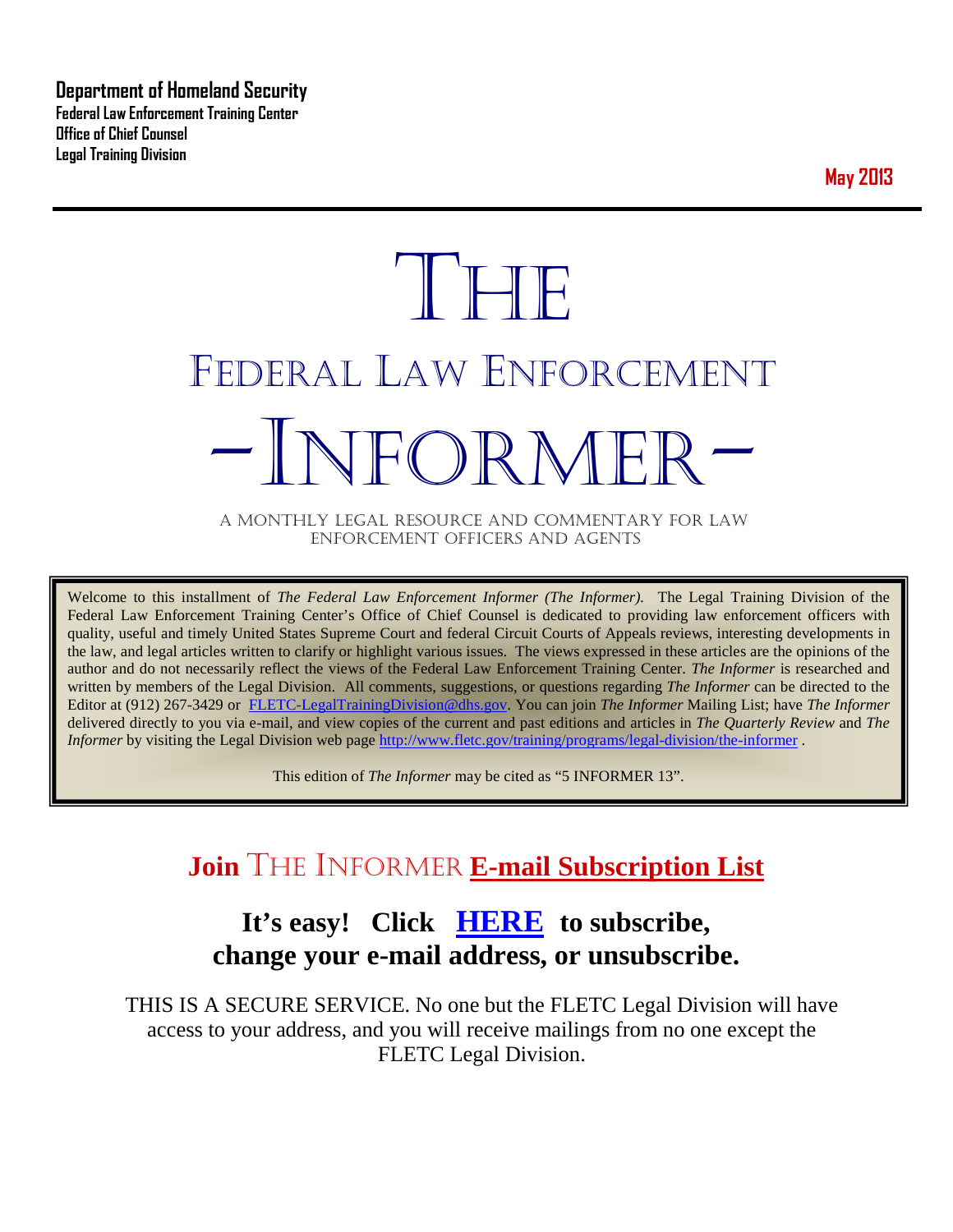## **In This Issue**

## **Article**

## *Missouri v. McNeely:* **Pushing the Limits Until the Limits Push Back**

**Jeff Fluck Senior Legal Instructor Legal Division Federal Law Enforcement Training Center Glynco, Georgia**

**Click [Here](#page-4-0)**

**\*\*\*\*\*\*\*\*\*\*\*\*\*\*\*\*\*\*\*\*\*\*\*\*\*\*\*\*\*\***

## **Case Summaries**

## **United States Supreme Court**

## **Click [Here](#page-6-0)**

**\*\*\*\*\*\*\*\*\*\*\*\*\*\*\*\*\*\*\*\*\*\*\*\*\*\*\*\*\*\***

## **Circuit Courts of Appeals**

## **Click [Here](#page-6-1)**

 **1st [Circuit](#page-6-2) 5th [Circuit](#page-8-0) 6th [Circuit](#page-10-0) 7th [Circuit](#page-14-0)**

**8th [Circuit](#page-15-0) 9th [Circuit](#page-19-0) 10th [Circuit](#page-21-0) 11th [Circuit](#page-24-0)**

## **[District of Columbia Circuit](#page-25-0)**

**\*\*\*\*\*\*\*\*\*\*\*\*\*\*\*\*\*\*\*\*\*\*\*\*\*\*\*\*\*\***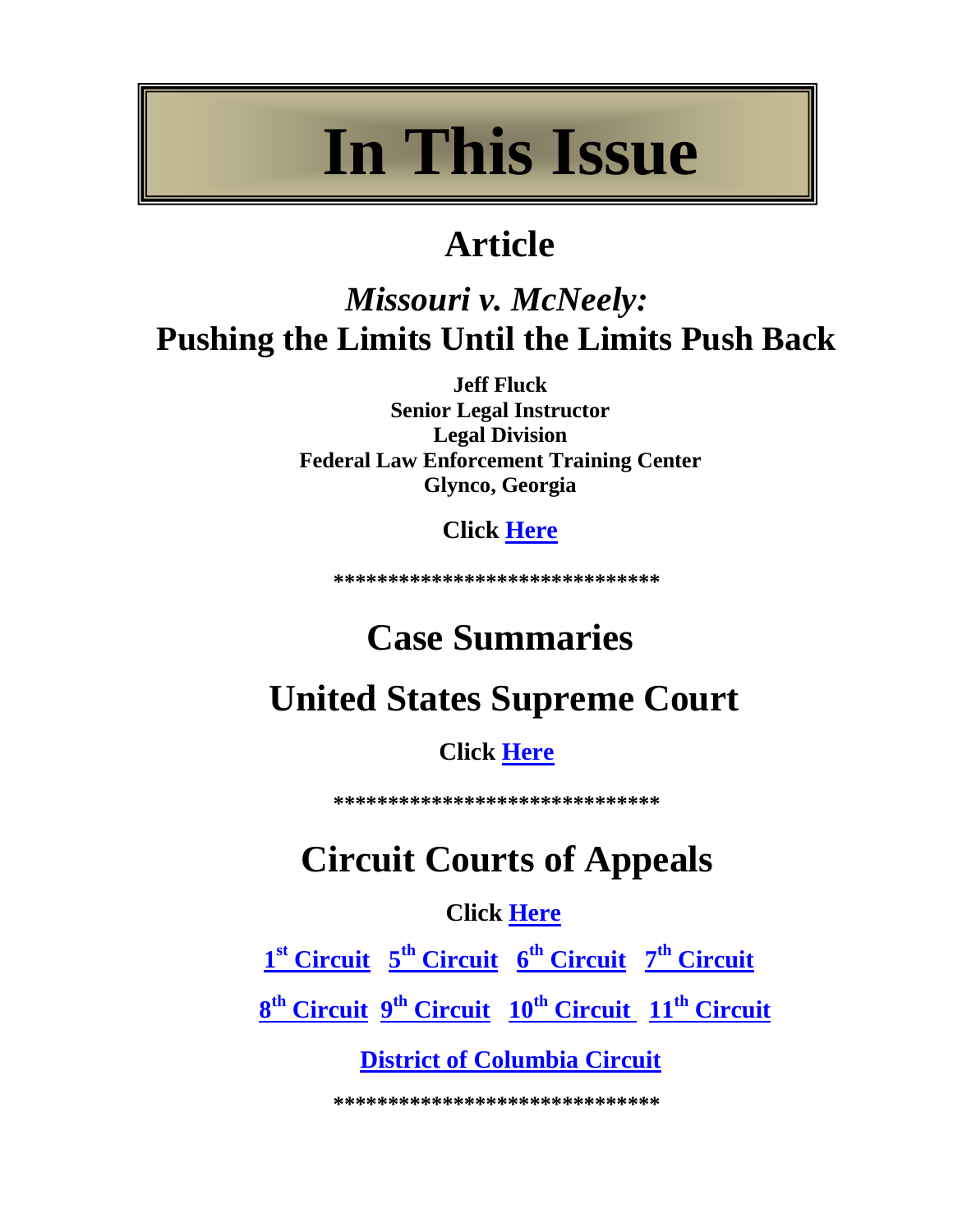## **Free FLETC Informer Webinar Series Schedule**

The FLETC Informer Webinar Series continues in May and June with the following webinars:

**1. Use of Force: The United States Supreme Court's analysis under** *Graham v. Connor* **for judging law enforcement officers accused of using excessive force.** 

50-minute webinar presented by Tim Miller, FLETC Legal Division.

**Dates and Times:** Friday May 31**,** 2013: 12:30 pm EDST Click **[HERE](https://connect.hsin.gov/useofforce_1)** to Login **or**

Friday June 21**,** 2013: 12:30 pm EDST Click **[HERE](https://connect.hsin.gov/useofforce_2)** to Login.

**2. eDiscovery: Best Practices for eCommunications in criminal investigations and prosecutions.**

50-minute webinar presented by Robert Cauthen, FLETC Legal Division

**Date and Time:** Tuesday June 4, 2013: 2:30 pm EDST Click **[HERE](https://connect.hsin.gov/fletclgd0605/)** to Login.

**3.** *Kalkines* **and** *Garrity* **– Getting the Basics: An introduction to some of the parameters of the important case holdings of** *Kalkines* **and** *Garrity***.**

50-minute webinar presented by John Besselman, FLETC Legal Division.

**Date and Time:** Thursday June 6, 2013: 2:30 pm EDST Click **[HERE](http://connect.hsin.gov/fletclgd0606/)** to Login.

#### **4. Government Workplace Searches: A review of the law that controls the government's ability to intrude into its employees' workspaces.**

50-minute webinar presented by John Besselman, FLETC Legal Division.

**Date and Time:** Wednesday June 12**,** 2013: 2:30 pm EDST Click **[HERE](http://connect.hsin.gov/fletclgd0612/)** to Login.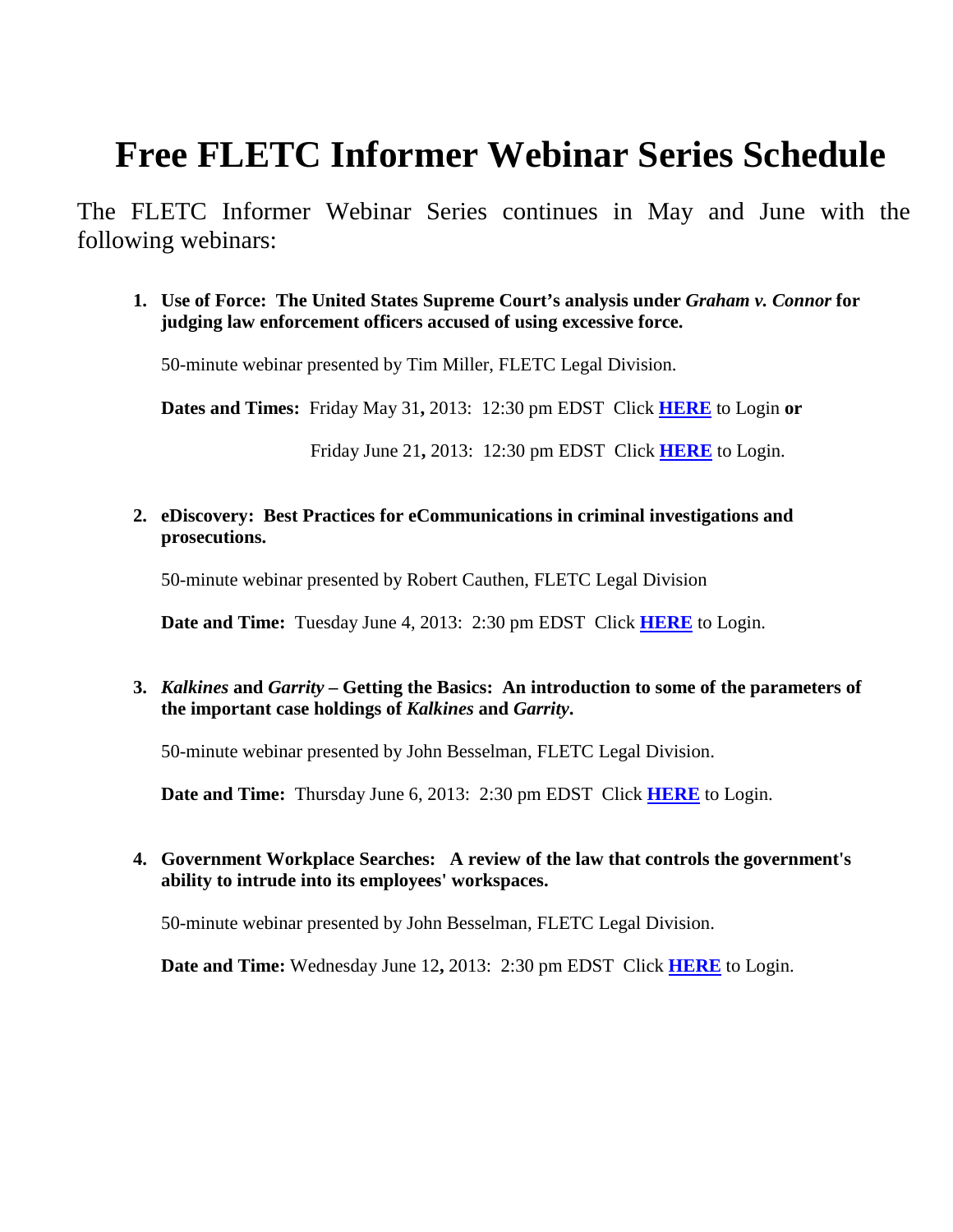#### **5. Canines, Cops, and Curtilage – Using Police Dogs After** *Florida v. Jardines*

50-minute webinar presented by Bruce-Alan Barnard, FLETC Legal Division

**Dates and Times:** Monday June 17, 2013: 10:30 am EDST Click **[HERE](http://connect.hsin.gov/fletclgd0617/)** to Login **or** Monday June 24, 2013: 10:30 am EDST Click **[HERE](http://connect.hsin.gov/fletclgd0624/)** to Login.

#### **6. Searches After** *U.S. v. Jones*

Two-hour webinar presented by Bruce-Alan Barnard, FLETC Legal Division

**Dates and Times:** Tuesday June 18, 2013: 2:30 pm EDST Click **[HERE](http://connect.hsin.gov/fletclgd0618/)** to Login or

Tuesday June 25, 2013: 2:30 pm EDST Click **[HERE](http://connect.hsin.gov/fletclgd0625/)** to Login.

#### **7. The Federal Law on Compelling Unencrypted Data, Encryption Codes and/or Passwords**

50-minute webinar presented by Robert Cauthen, FLETC Legal Division

**Dates and Times:** Thursday June 20, 2013: 2:30 pm EDST Click **[HERE](https://connect.hsin.gov/fletclgd0620/)** to Login **or**

Wednesday June 26, 2013: 2:30 pm EDST Click **[HERE](https://connect.hsin.gov/fletclgd0626/)** to Login.

#### **If there are any specific legal topics that you would like to see offered in future FLETC Informer webinars, please let us know!**

Address any inquiries to [lgdwebinar@fletc.dhs.gov](mailto:lgdwebinar@fletc.dhs.gov)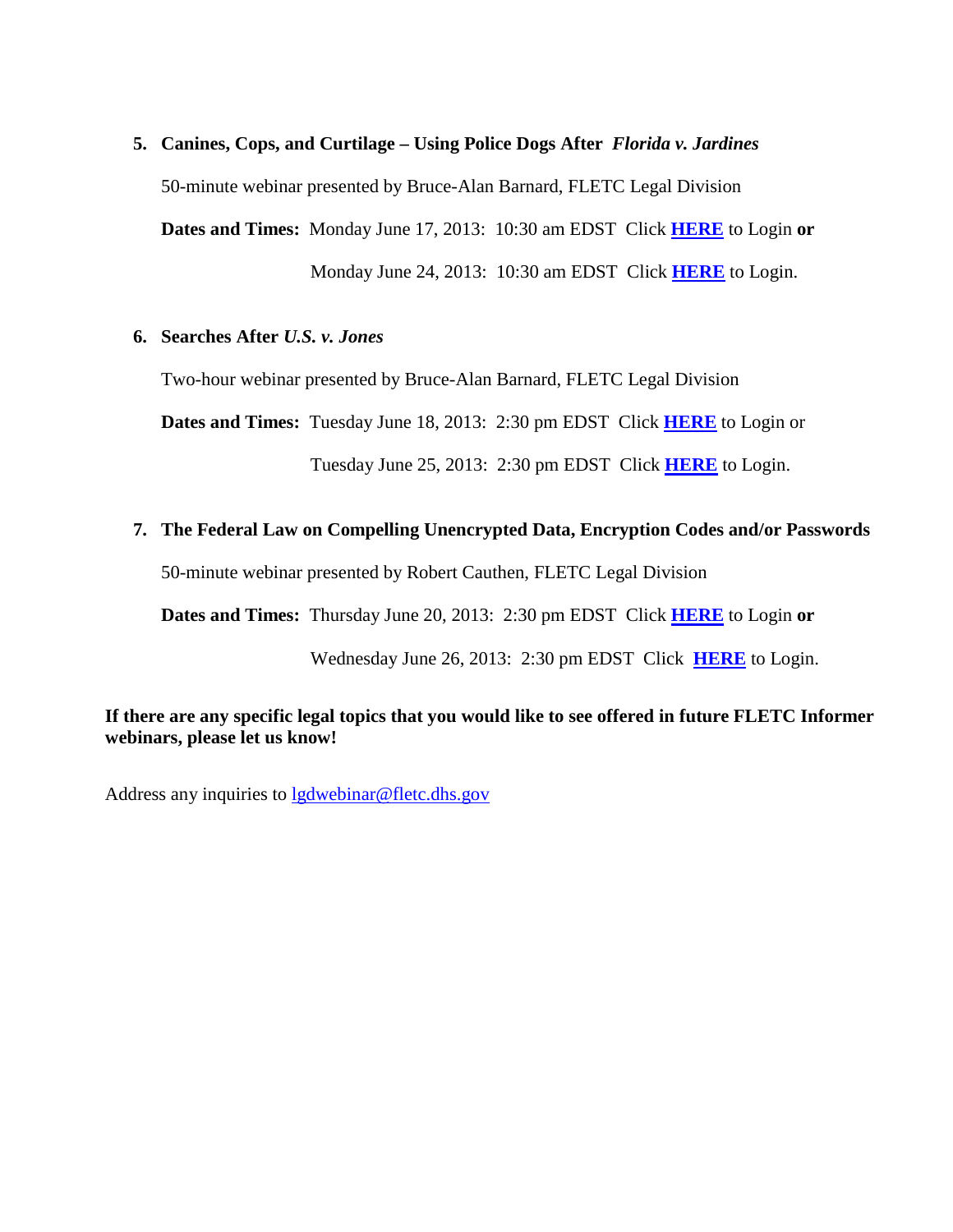#### <span id="page-4-0"></span>*Missouri v. McNeely[1](#page-4-1) :* Pushing the Limits Until the Limits Push Back Jeff Fluck Senior Legal Instructor Legal Division Federal Law Enforcement Training Center Glynco, Georgia

Exigent circumstances have had a good run in the Supreme Court over the last seven years. In 2006, a unanimous Court approved a warrantless law enforcement entry into a home to prevent a thrown punch from devolving into a more serious affray.<sup>[2](#page-4-2)</sup> In 2009, the Court united in a short opinion to approve the warrantless entry into a home to prevent a bloodied and berserk suspect from further injuring himself.<sup>[3](#page-4-3)</sup> In 2011, a large majority [8-1] of the Court agreed that an exigent entry of a home to prevent the final destruction of already-burning marijuana was justified.<sup>[4](#page-4-4)</sup> Just last year, the Court came together to grant qualified immunity in a lawsuit generated by four officers' exigent entry of a home because of a sensible concern that an occupant might be arming herself with a gun.<sup>[5](#page-4-5)</sup>

This run ended with a run-of-the-mill drunk driving case on April 17 of this year. The facts are simple. On October 3, 2010, at 2:08 AM, Corporal Mark Winder pulled over Tyler McNeely's pickup because the truck was speeding and had crossed the highway's centerline three times. McNeely's bloodshot eyes, slurred speech, odor of alcohol, and poor performance on four field sobriety tests concluded with Corporal Winder's arrest of McNeely for drunk driving. McNeely refused breath and blood tests. Corporal Winder testified that during his 17 years of duty, he had always gotten a search warrant in similar situations to authorize a nonconsensual blood draw. However, he had recently read an article written by a prosecutor that stated a warrant was no longer required in Missouri. Corporal Winder directed a phlebotomist to take a nonconsensual blood draw at a hospital at approximately 2:35 AM. McNeely's blood alcohol concentration  $(BAC)$  tested at .154 percent<sup>[6](#page-4-6)</sup>.

The trial court suppressed the BAC evidence. By the time the state's appeal reached the United States Supreme Court, the issue had simplified in the Court's eyes:

The question presented here is whether the natural metabolization of alcohol in the bloodstream presents **a** *per se* **exigency** that justifies an exception to the Fourth Amendment's warrant requirement for nonconsensual blood testing in **all** drunk-driving cases [emphasis added].

Faced with a categorical question, which admitted no exception, the Court made short work of it:

We conclude that it does not, and we hold, consistent with general *Fourth Amendment* principles, that exigency in this context must be determined case by case based on the totality of the circumstances.

Even with routine drunk driving cases, courts must examine the facts of each particular case to decide whether an officers' decision to draw blood without a warrant was a good one. This is not a surprising result.

<span id="page-4-2"></span><span id="page-4-1"></span> $^{1}$  2013 U.S. LEXIS 3160 (April 17, 2013).<br> $^{2}$  Brigham City v. Stuart, 126 S. Ct. 1943 (2006).

<span id="page-4-4"></span>

<span id="page-4-6"></span><span id="page-4-5"></span>

<span id="page-4-3"></span><sup>&</sup>lt;sup>3</sup> Michigan v. Fisher, 130 S. Ct. 546 (2009).<br>
<sup>4</sup> Kentucky v. King, 131 S. Ct. 1849 (2011).<br>
<sup>5</sup> Ryburn v. Huff, 132 S. Ct. 987 (2012).<br>
<sup>6</sup> State v. McNeely, 2011 Mo. App. LEXIS 858 (Mo. Ct. App. 2011); State v. McNeel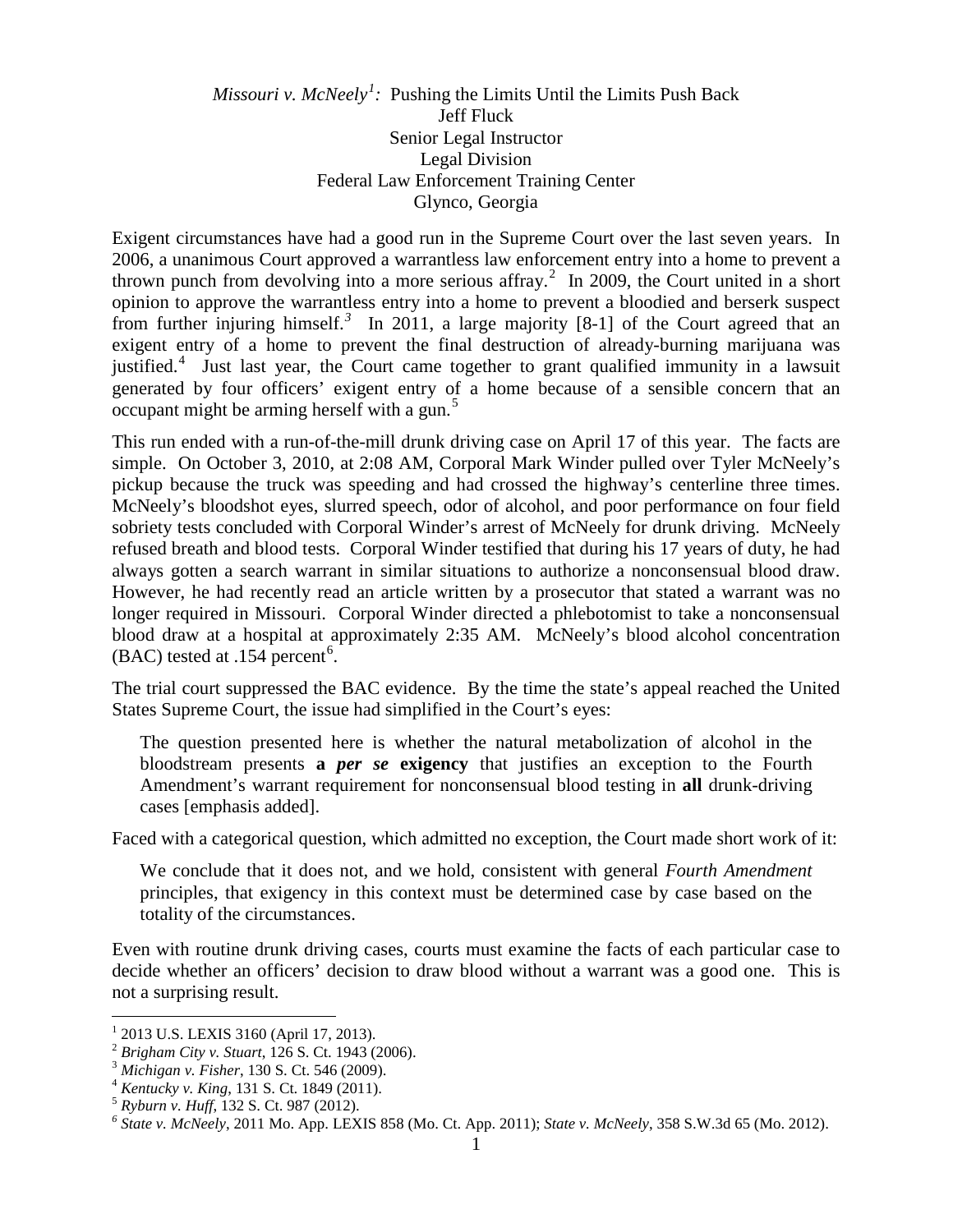Nevertheless, there are some useful lessons to derive from *McNeely*.

First, the nature of the exigency matters. Excusing a warrant because of exigent circumstances is at its most compelling when the situation officers confront is both dangerous and impossible to anticipate. By contrast, McNeely had already been arrested. His drunken driving could no longer imperil the public. The problem his metabolism presented− loss of evidence− is commonplace, and expedited warrant procedures can be put in place to deal with it.

Second, this case should prod law enforcement departments and agencies to craft policy guidance and procedures capitalizing on electronic communication and the Internet to speed the search warrant application process for blood draws. While the guilty human body's slow saunter to innocent sobriety may seldom create an actual exigency, it certainly presents an impending exigency. If, despite good-faith law enforcement efforts, telephonic and electronic warrants cannot be rapidly obtained, then a solid basis for a warrantless blood draw exists.

How much time must elapse before a warrantless draw is justified? Each department and agency will want to answer that question for its own officers in light of its mission and the logistical constraints—availability of magistrates in late-night hours, average time it takes to reach a phlebotomist, etc.—the agency's officers confront. However, the first order of business is to use  $21<sup>st</sup>$ -century tools to put procedures in place to deal with the impending exigency that drunk drivers and their refusals routinely pose.

In fact, the Chief Justice has pointed the way in his concurrence:

In a case such as this, applying the exigent circumstances exception to the general warrant requirement of the *Fourth Amendment* seems straightforward: If there is time to secure a warrant before blood can be drawn, the police must seek one. If an officer could reasonably conclude that there is not sufficient time to seek and receive a warrant, or he applies for one but does not receive a response before blood can be drawn, a warrantless blood draw may ensue.

As the Chief Justice notes earlier in his concurrence, officers in one Kansas county are e-mailing applications to judges' iPads and getting warrants back in 15 minutes.

Third, *McNeely* continues the Court's renewed infatuation with the bedrock principle that judicially-issued warrants are the preferred path to constitutional searches and seizures. Last year the Court held that, at least for the time being, the lack of a judicially-issued tracking warrant invalidated installing a GPS device on a car and using the device to track the car's whereabouts.<sup>[7](#page-5-0)</sup> Two months ago, the Court narrowly held that the lack of a search warrant invalidated taking a drug dog onto the front porch of a grow house and using the dog's alert to provide probable cause.[8](#page-5-1) Both of those cases are driven by the Court's perception that the *Fourth Amendment* applies when the government installs a GPS on personal property or takes a drug dog onto a home's front porch. *McNeely* is analytically different: It says that when it comes to DWI blooddraws, the exigent-circumstances escape-hatch is not always open just because getting a search warrant is inconvenient or may take a while. Regardless of how the Court has been reaching the result, the teaching point is that there continues to be wisdom in seeking warrants.

<span id="page-5-0"></span><sup>7</sup> *United States v. Jones*, 132 S. Ct. 945 (2012). <sup>8</sup> *Florida v. Jardines*, 133 S. Ct. 1409 (2013).

<span id="page-5-1"></span>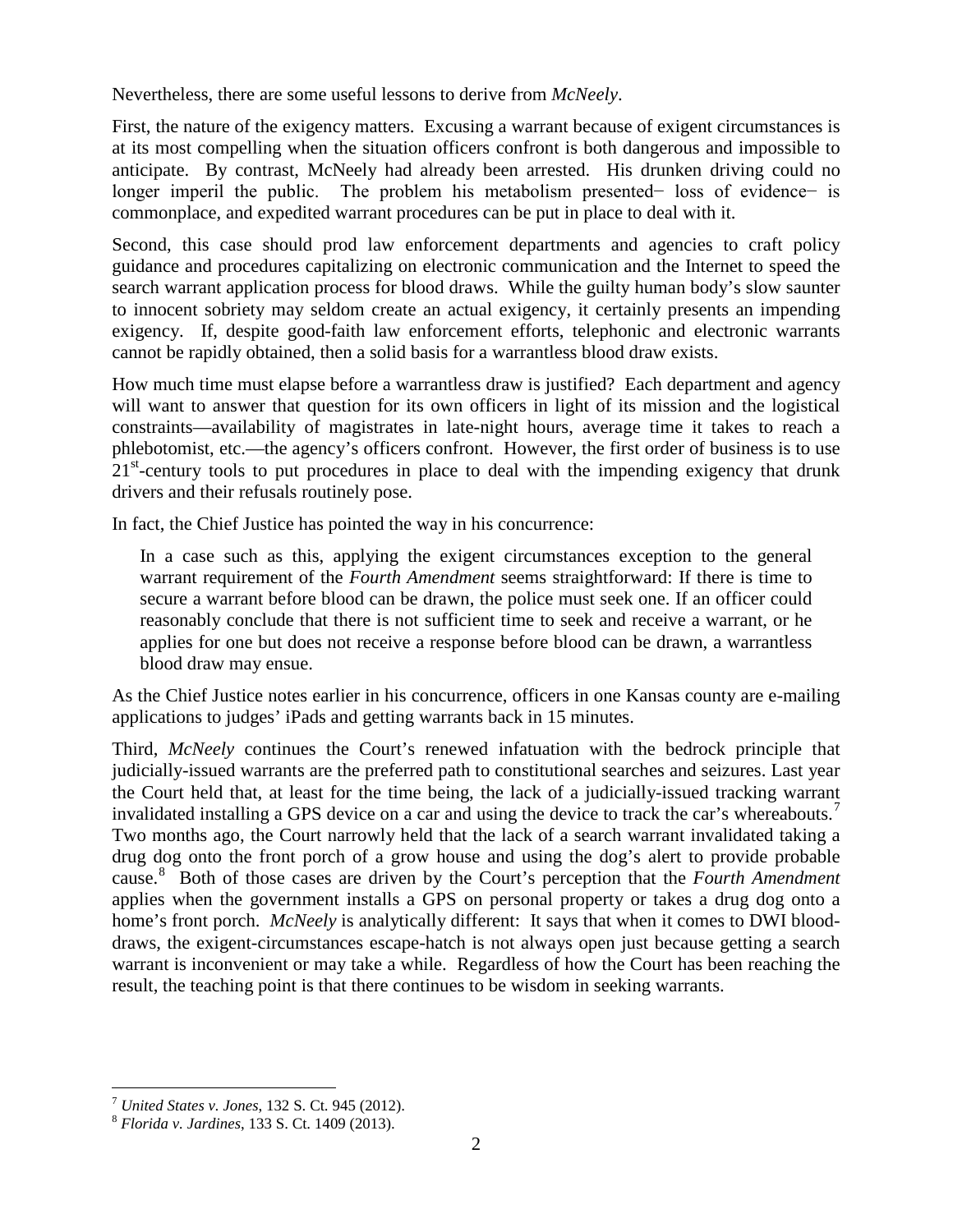## CASE SUMMARIES

## <span id="page-6-0"></span>United States Supreme Court

#### **Missouri v. McNeely, 133 S. Ct. 1552 (April 17, 2013)**

A police officer stopped McNeely for speeding and crossing the centerline. After McNeely refused to take a breath test, the officer took him to a hospital for blood testing. McNeely refused to consent to the blood test. Without obtaining a search warrant, the officer directed a lab technician to take a sample of McNeely's blood. A subsequent test measured McNeely's blood alcohol concentration at 0.154 percent, which was above the legal limit of 0.08 percent. McNeely was charged with driving while intoxicated.

McNeely argued taking his blood for chemical testing without first obtaining a search warrant violated his rights under the *Fourth Amendment*. The state trial court and the Missouri Supreme Court agreed. The State of Missouri appealed to the United States Supreme Court.

The Supreme Court held in drunk-driving investigations the natural dissipation of alcohol in the bloodstream does not automatically create an exigency sufficient to justify conducting a blood test without a warrant. The court recognized in some cases the circumstances will make obtaining a search warrant impractical and the dissipation of alcohol from the bloodstream will create an exigency justifying a properly conducted warrantless blood test. However, the court concluded whether such an exigency exists must be determined case by case based on the totality of the circumstances.

Click **[HERE](http://www.supremecourt.gov/opinions/12pdf/11-1425_cb8e.pdf)** for the court's opinion.

<span id="page-6-1"></span>\*\*\*\*\*

## Circuit Courts of Appeals

### <span id="page-6-2"></span>**1st Circuit**

#### **United States v. Palmquist, 712 F.3d 640 (1st Cir. Me. Apr. 11, 2013)**

Palmquist, a military veteran, worked as a civilian employee with the U.S. Department of Veterans Affairs. A criminal investigator with the Office of Inspector General suspected Palmquist had been receiving benefits to which he was not entitled. Palmquist agreed to an interview with the investigator. Before asking him any questions, the investigator presented Palmquist with a form entitled, "Advisement of Rights (Federal Employees – Garrity)." Palmquist briefly reviewed the form, signed it and spoke to the investigator. Palmquist was later convicted of fraud in connection with his receipt of veterans benefits.

Palmquist argued the statements he made to the investigator should have been suppressed because they were coerced, claiming the investigator forced him to choose between losing his job or giving up his right to remain silent under the *Fifth Amendment*.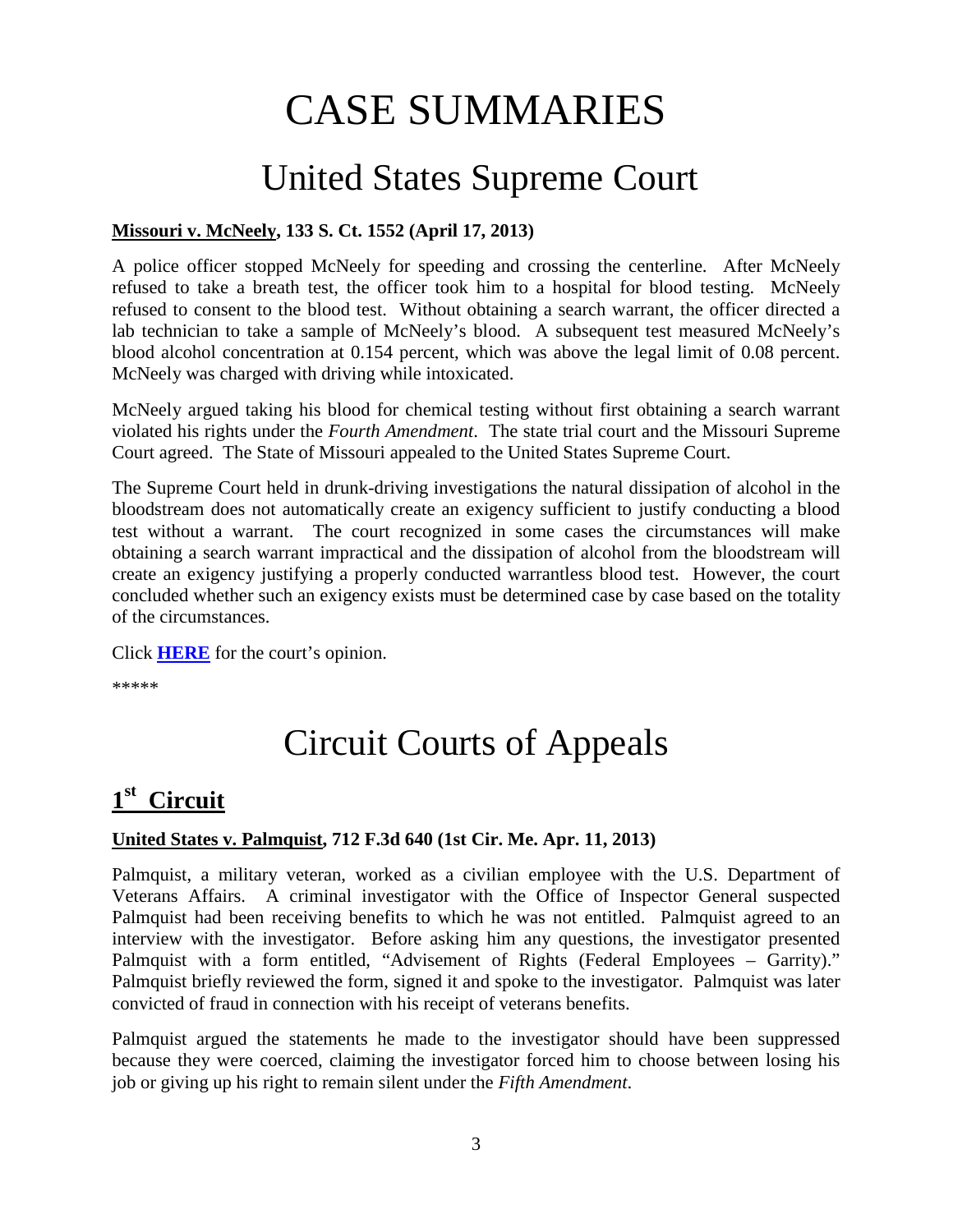The court disagreed, holding that nothing the investigator said or presented to Palmquist could have led him believe, if he remained silent, he would automatically lose his job or suffer similarly severe employment consequences solely for having remained silent. In addition, the Advisement-of-Rights form specifically informed Palmquist he could not be fired solely for refusing to participate in the interview, although his silence could be used as evidence in an administrative proceeding.

Click **[HERE](http://docs.justia.com/cases/federal/appellate-courts/ca1/11-2371/11-2371-2013-04-11.pdf)** for the court's opinion.

\*\*\*\*\*

#### **United States v. Dapolito, 2013 U.S. App. LEXIS 7309 (1st Cir. Me. Apr. 11, 2013)**

At 2:39 a.m., two police officers saw Dapolito standing alone in an alcove of a building that contained a door to a bar on the first floor, which was closed, and a door to condominiums on the second floor. An ATM machine was next door to the condominiums. The officers approached Dapolito who appeared to be intoxicated. The officers told Dapolito they were patrolling the area because of some recent burglaries, but they saw no evidence Dapolito was involved in a burglary and he did not appear to be in possession of burglary tools. One of the officers asked Dapolito for identification. Dapolito told the officer he did not have any identification, but provided his name and date of birth. After some initial confusion on the spelling of Dapolito's name, the dispatcher told the officer there was no record for Dapolito in the computer system. Convinced Dapolito was lying about his identity, the officer asked Dapolito if he could pat him down for identification. Dapolito refused. The officer asked Dapolito for consent to search a second time, but again he refused. The officer saw what appeared to be the outline of an identification card in Dapolito's front pants pocket and asked Dapolito what it was. Dapolito took an Electronic Benefit Transfer (EBT) card from his pants pocket and gave it to the officer. The card had Dapolito's name spelled the same way as he had previously told the officer. The officer told Dapolito he was going to be taken to the county jail so his identity could be confirmed. The officer ordered Dapolito to place his hands on his head so he could be frisked, but Dapolito refused. After the officer drew his Taser, Dapolito complied. When Dapolito raised his hands, his shirt and jacket lifted, revealing a handgun in his waistband. At the jail, the officers confirmed Dapolito's identity and discovered he was a convicted felon. Dapolito was later charged with being a felon in possession of a firearm.

Dapolito moved to suppress the handgun, claiming the officers found the handgun as the result of an unlawful *Terry* stop.

The government claimed by the time the officer found the handgun, there was reasonable suspicion to believe Dapolito was involved in criminal activity, and the frisk was justified by an objective concern for officer safety.

The court held that the district court properly ruled the officers did not have reasonable suspicion to believe Dapolito was involved in criminal activity by the time they told him he was going to jail and frisked him.

Under the circumstances, it was reasonable for the officers to approach Dapolito to determine if he needed assistance or was involved in criminal activity. However, what began as a consensual encounter turned into a *Terry* stop when the officers told Dapolito they were taking him to jail. At that point, the officers could not justify detaining Dapolito as a burglary suspect because there was no evidence of any recent burglaries in the area and Dapolito's behavior did not tie him to a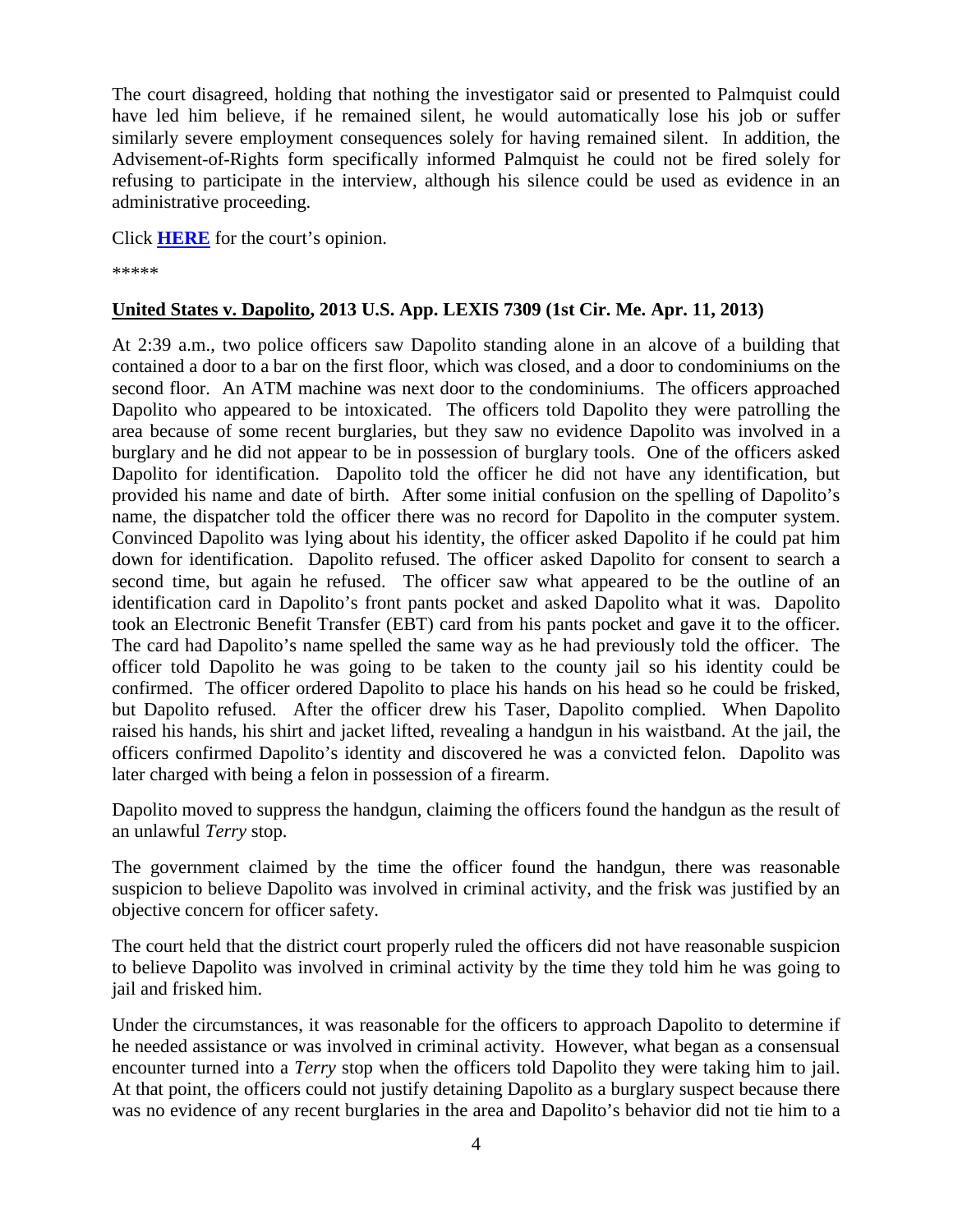burglary. Additionally, Dapolito was not tampering with any of the doors in the alcove or the ATM machine, and he did not possess any tools that are commonly used in burglaries.

Similarly, the officers could not justify detaining Dapolito on the theory that there may have been an outstanding warrant for his arrest. While there may have initially been some confusion over the spelling of Dapolito's name, Dapolito voluntarily gave the officers the EBT card, which had his name spelled the same way he told the officers it was spelled. Even though the officers became suspicious after dispatch could not find Dapolito's name on record, the failure to get an affirmative match from a government records system does not, by itself, create reasonable suspicion of a crime.

Click **[HERE](http://docs.justia.com/cases/federal/appellate-courts/ca1/12-2023/12-2023-2013-04-11.pdf)** for the court's opinion.

\*\*\*\*\*

## <span id="page-8-0"></span>**5th Circuit**

#### **Davila v. United States, 2013 U.S. App. LEXIS 6749 (5th Cir. Tex. Apr. 3, 2013)**

Davila, his adult son Tocho and Tocho's girlfriend Mata were driving into the United States from Mexico in Davila's truck when they were stopped at a border checkpoint. After an initial inspection, a Border Patrol agent referred Davila's truck to secondary inspection and told Davila, Tocho and Mata to remain there until a K-9 unit could be brought in from a different checkpoint. After two hours elapsed without the K-9 unit arriving, Tocho left without permission in Davila's truck while Davila and Mata remained at the inspection site. A local police officer at the checkpoint pursued Tocho in a high-speed chase and eventually apprehended him. While the pursuit was ongoing, Davila and Mata were handcuffed and taken to a county jail, where they were processed, issued jail clothing and placed into cells. Davila and Mata were released several hours later without explanation and no charges were ever filed against them. Tocho was charged with several offenses, including assaulting a federal law enforcement officer. Tocho failed to appear to answer the charges and a warrant was issued for his arrest.

Three months later, Davila was driving his car in a National Park when National Park Service (NPS) law enforcement rangers pulled him over and surrounded his car with law enforcement vehicles. The rangers pointed their guns at Davila and the other occupants of the car, ordered everyone out, handcuffed them and then searched the car. Unbeknownst to Davila, the government had issued a be-on-the-lookout (BOLO) notice for Davila's car because it had once been associated with Tocho. The rangers pulled Davila over in response to the BOLO, claiming Tocho, a fugitive, could have been concealed in the car and might have weapons. After the rangers searched Davila's car without finding Tocho, weapons or contraband, everyone was released.

Davila sued the federal government for false imprisonment under the Federal Tort Claims Act (FTCA) after he was taken to the county jail after Tocho fled the checkpoint in his truck. In addition, Davila sued the NPS Rangers claiming the traffic stop violated his *Fourth Amendment* rights and that the rangers used excessive force during the stop.

The court of appeals reversed the district court, which had dismissed Davila's FTCA claim against the government under the detention-of-goods exception. The FTCA, which waives the government's immunity from lawsuit, is subject to several exceptions. The detention-of-goods exception provides the government cannot be sued for any claims arising out of the detention of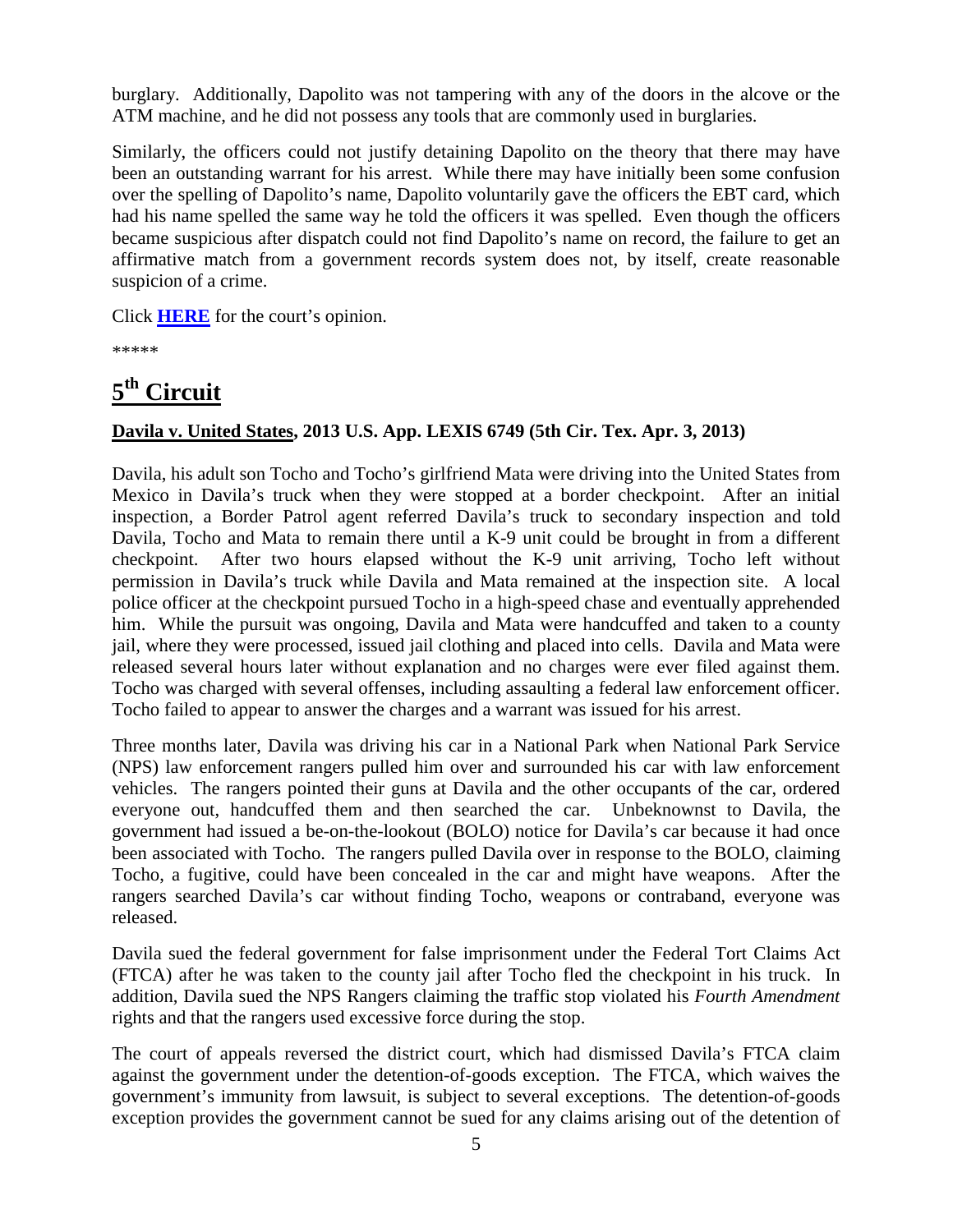any goods, merchandise or other property by any customs or law enforcement officer. The court of appeals held this exception did not apply because Davila's claim of false imprisonment did not occur while his truck was being searched by the Border Patrol agents. Davila's claim arose two hours after the initial search of his truck while the agents waited for a K-9 from a different checkpoint to arrive.

The court of appeals agreed with the district court, which held the NPS Rangers were entitled to qualified immunity concerning the traffic stop and search of Davila's car. The BOLO provided the rangers with reasonable suspicion that Tocho might be hidden in the vehicle and justified the stop and search of Davila's car.

The court of appeals further held the rangers were entitled to qualified immunity on Davila's excessive use of force claim as the rangers' use of force was reasonable under the circumstances. Given the information at their disposal, the rangers' decision to draw their weapons, handcuff Davila and the other occupants and make them kneel on the ground outside the vehicle did not constitute excessive force.

Click **[HERE](http://docs.justia.com/cases/federal/appellate-courts/ca5/12-50044/12-50044-2013-04-03.pdf)** for the court's opinion.

\*\*\*\*\*

#### **Tolan v. Cotton, 2013 U.S. App. LEXIS 8548 (5th Cir. Tex. Apr. 25, 2013)**

Just before 2:00 a.m., Officer Edwards saw a black Nissan turn abruptly onto a residential street that ended in a cul-de sac. Edwards became suspicious because he knew twelve cars had been burglarized in the town the night before. Edwards saw Robbie Tolan and another man get out of the car and walk towards a house. Edwards ran a computer check on the Nissan's license plate; however, he mistakenly entered an incorrect character, which resulted in a match with a stolen car of the same make and approximate year of manufacture. Edwards approached the Nissan and saw Tolan and his friend taking items from the car to the house. Edwards drew his firearm and ordered the men to the ground, telling them he believed the Nissan was stolen. Robbie Tolan and his friend cursed Edwards and refused to get on the ground until Robbie's parents came out of the house and convinced them to comply with Edwards. Mrs. Tolan told Edwards the car belonged to her while repeatedly walking in front of Edwards' drawn pistol, insisting no crime had been committed.

Sergeant Cotton responded to the scene to back-up Edwards. When Cotton arrived, he saw Mrs. Tolan moving around Edwards in an agitated state, Mr. Tolan and Robbie's friend laying prone on the ground. He did not see Robbie, who was lying in a dark area. Cotton moved in to assist Edwards, who told him, "The two on the ground had gotten out of a stolen vehicle." To control the situation, Cotton asked Mrs. Tolan to move out of the officers' way so they could investigate the situation. Mrs. Tolan refused and when Cotton tried to physically move her, she screamed, "Get your hands off me." Robbie yelled at Cotton "Get your hand off my mom", pulled his outstretched arms to his torso, and began to get up from the ground, turning towards Cotton. Fearing Robbie was reaching into his waistband for a weapon, Cotton drew his firearm and fired three shots at Robbie, hitting him once in the chest. Robbie was wearing a dark jacket that concealed his waistband and a subsequent search revealed Robbie was unarmed. Between Cotton's arriving on scene and his discharging his firearm, thirty-two seconds had elapsed.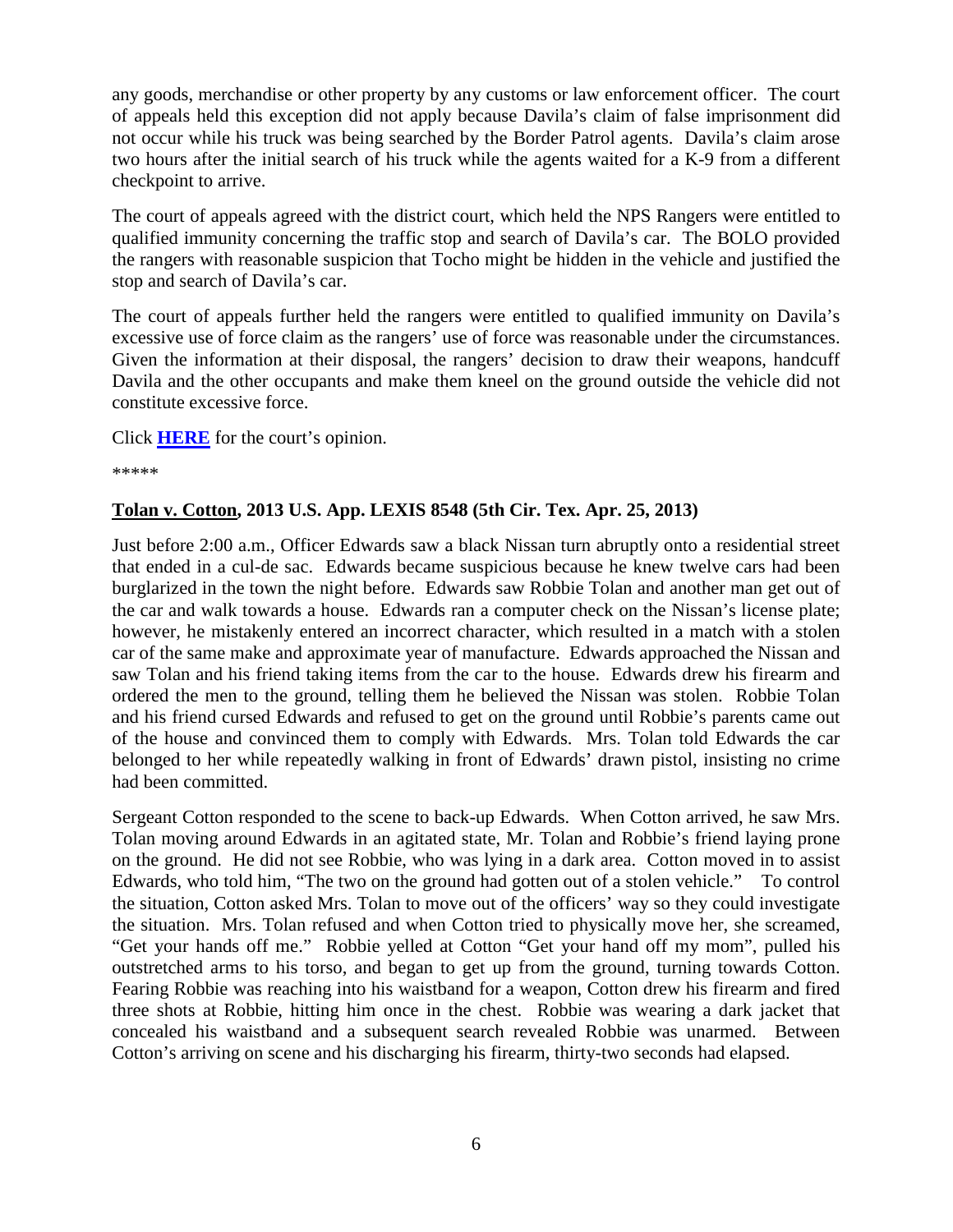Sergeant Cotton was charged in a state-court indictment with one count of aggravated assault by a public servant and was acquitted after a jury trial.

Robbie Tolan and his mother sued Sergeant Cotton and Officer Edwards claiming the officers violated their right to be free from excessive force under the *Fourth Amendment*.

The district court held both officers were entitled to qualified immunity. The Tolans appealed only the grant of qualified immunity to Sergeant Cotton.

The court of appeals held Sergeant Cotton was entitled to qualified immunity. An objectively reasonable officer in Sergeant Cotton's position would not have known nor had reason to believe Officer Edwards had mistakenly identified the Nissan as a stolen vehicle; therefore, an objectively reasonable officer would have been justified in believing Robbie and his friend had stolen it.

In addition, an objectively reasonable officer in Sergeant Cotton's position could have believed Robbie's verbal threats and getting up from a prone position presented an immediate threat to the safety of the officers. The late hour, recent criminal activity in the area, Mrs. Tolan's refusal to comply with the officers' requests and the officers being outnumbered on the scene compounded the threat presented by Robbie. Although tragic, Sergeant Cotton's actions were not objectively unreasonable.

Click **[HERE](http://docs.justia.com/cases/federal/appellate-courts/ca5/12-20296/12-20296-2013-04-26.pdf)** for the court's opinion.

\*\*\*\*\*

## <span id="page-10-0"></span>**6th Circuit**

#### **United States v. Daws, 711 F.3d 725 (6th Cir. Tenn. April 2, 2013)**

Police officers responded to the scene of an armed home invasion. The victim told officers Daws had entered his house, threatened him with a shotgun, stole his cash and then warned the victim he would return and kill him if the victim called the police. While interviewing the victim, the officers received a call from a man who claimed Daws had just come over to his house, and asked the man to hide a shotgun for him. In addition, several officers knew that Daws had felony convictions for weapons violations and had served prison time for robbing a gas station at gunpoint.

The officers immediately went to Daws' house where they saw a man sitting outside. The officers overheard the man telling someone on his cell phone that he and Daws had "done something bad" and they were probably going to jail. The man told the officers Daws was inside the house. The officers entered Daws' house through an open door and found Daws asleep. After arresting him, the officers performed a protective sweep and seized Daws' shotgun. Daws was charged with possession of a firearm and ammunition by a convicted felon.

Daws moved to suppress the shotgun and ammunition, arguing the officers' warrantless entry into his house violated the *Fourth Amendment*.

The court disagreed, holding exigent circumstances justified the officers' warrantless entry into Daws' house. Daws had just committed a serious crime and the officers knew about his extensive criminal history involving firearms. It was reasonable for the officers to immediately go to Daws' house and quickly apprehend him based on the threat he posed to the community.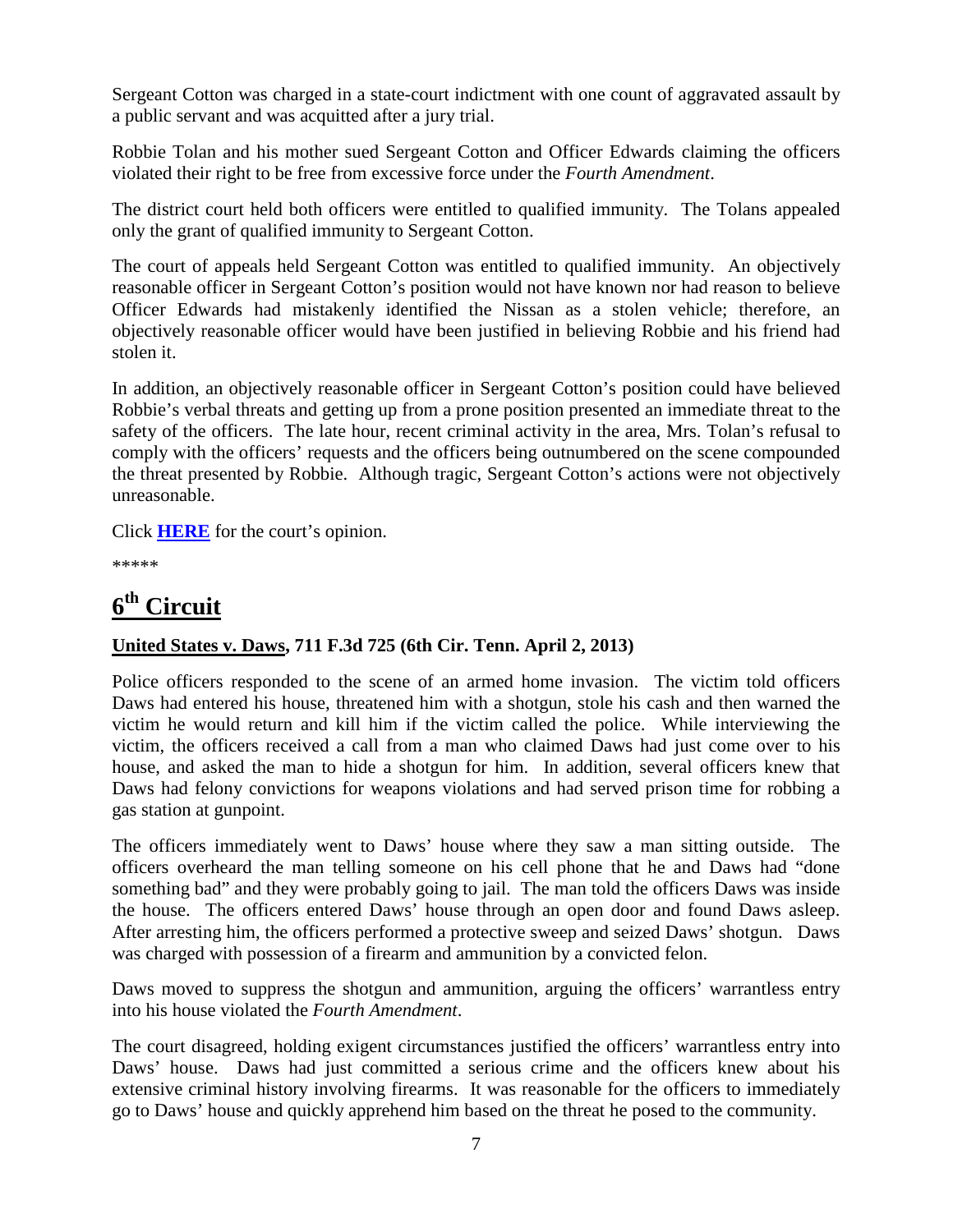Click **[HERE](http://docs.justia.com/cases/federal/appellate-courts/ca6/12-5878/12-5878-2013-04-02.pdf)** for the court's opinion.

\*\*\*\*\*

#### **United States v. Woods, 711 F.3d 737 (6th Cir. Mich. April 3, 2013)**

A police officer arrested Woods for driving without a valid license. While conducting a pat down the officer felt a hard lump in Woods' pocket. The officer asked Woods, "What is in your pocket?" Woods responded that he was "bogue," a street term meaning "in possession of something illegal," such as weapons or narcotics. After Woods repeated, "I'm bogue," the officer, who was concerned Woods might be carrying a gun, asked Woods whether the contraband item was drugs or a gun. Woods told the officer it was a gun. The officer asked Woods where the gun was located and Woods told him it was in the car. The officer searched the car and found a handgun and a bag of crack cocaine on the floorboard. The hard object in Woods' pocket was his keys. Woods was indicted for drug and firearms offenses.

Woods claimed his initial incriminating "bogue" statement as well as the drugs and handgun recovered from his car should have been suppressed because the officer failed to advise him of his *Miranda* rights.

The court held the officer's question, "What is in your pocket?" did not constitute a custodial interrogation. The Supreme Court has held the term "interrogation" does not refer to routine questions asked by the officer during the course of an arrest. Here, after the officer felt the hard lump in Woods' pocket, the question, "What is in your pocket?" was an automatic, reflexive question directed at determining the identity of the object that was legitimately within the officer's power to examine as part of a search incident to arrest. As a result, the officer was not required to advise Woods of his *Miranda* rights.

In addition, the court recognized this case was unusual, as Woods' response to the officer that he was "bogue" had nothing to do with the question, "What is in your pocket?" This unexpected and unresponsive reply could not retroactively turn a non-interrogation inquiry into an interrogation for *Miranda* purposes.

The court further held it did not have to decide whether the officer's subsequent questions as to whether the "bogue" items were drugs or a gun and whether they were on Woods' person or in the car constituted custodial interrogation. After Woods' initial statement that he was in possession of a contraband item, the officer would have searched the car and found the drugs and gun regardless of whether he asked Woods any further questions.

Click **[HERE](http://docs.justia.com/cases/federal/appellate-courts/ca6/11-2429/11-2429-2013-04-03.pdf)** for the court's opinion.

\*\*\*\*\*

#### **Martin v. City of Broadview Heights, 712 F.3d 951 (6th Cir. Ohio April 9, 2013)**

While responding to a call, a police officer saw a naked male, later identified as Martin, running towards his patrol car, speaking quickly and nonsensically. As the officer approached, Martin asked the officer for help, placed his hands behind his back and insisted the officer to take him to jail. When the officer grabbed Martin's hands and reached for his handcuffs, Martin ran away. The officer chased Martin and tackled him to the ground. A second officer arrived and jumped on top of the first officer, who was lying on Martin's back, and delivered one or two "compliance body shots" to Martin's side with his knee. During the struggle, Martin bit the first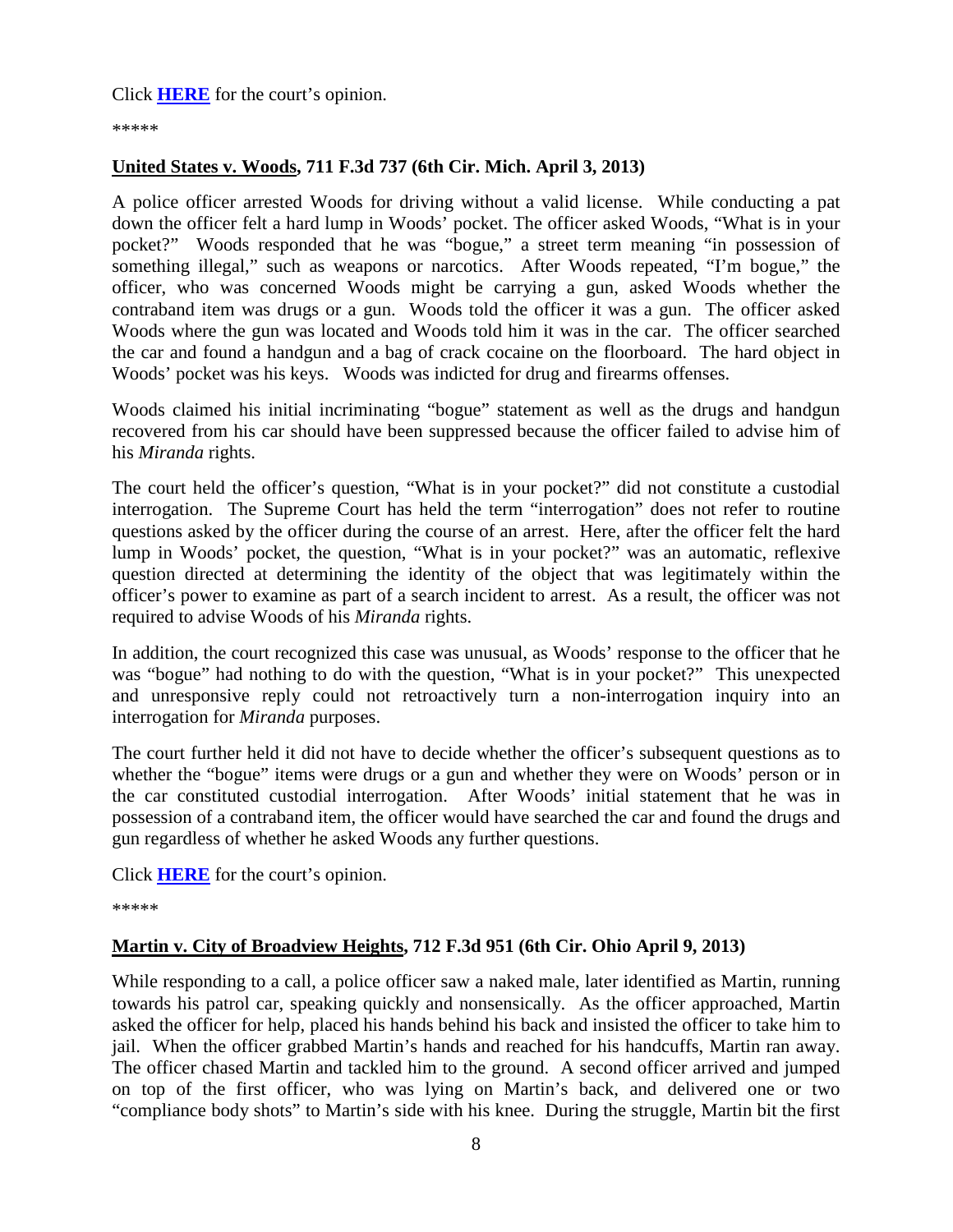officer's knuckle. In response, the first officer struck Martin in the face with two "hammer punches." The second officer then used all of his force to strike Martin's face, back and ribs at least five times. In the meantime, the first officer folded his legs around Martin's hips and upper thighs and gripped Martin's chin with his right arm. Eventually, a third officer arrived and helped handcuff Martin. After Martin was handcuffed, the first two officers continued to hold Martin in a facedown position on the ground. The two officers soon heard Martin make a "gurgling" sound. The officers rolled Martin onto his side, but he was unresponsive. Attempts at resuscitation failed, and Martin died.

Martin's mother sued, claiming the officers used excessive force to seize her son in violation of the *Fourth Amendment*.

The court of appeals affirmed the district court in holding the officers were not entitled to qualified immunity. Applying the factors from *Graham v. Connor*, the court concluded a reasonable officer should have known that subduing an unarmed, minimally dangerous, mentally unstable individual with compressive body weight, head and body strikes, neck or chin restraints and torso locks would violate that person's right to be free from excessive force.

The court specifically commented the first officer acted unreasonably when he tackled Martin and fell on top of him. Afterward, the officers' used a degree of force that did not match the threat presented by Martin. Finally, after Martin was handcuffed and subdued, the officers unreasonably used their arms to keep Martin in a facedown position.

In addition, Sixth Circuit case law and the police department's policies on use of force and positional asphyxia clearly established on the date of the incident, that the force the officers used to restrain Martin was excessive.

Click **[HERE](http://docs.justia.com/cases/federal/appellate-courts/ca6/11-4039/11-4039-2013-04-09.pdf)** for the court's opinion.

\*\*\*\*\*

#### **United States v. Rose, 2013 U.S. App. LEXIS 7764 (6th Cir. Ohio April 18, 2013)**

Police officers suspected Rose had sexually abused three minors in his home. As a result, the officers obtained a search warrant for 709 Elberon Avenue. The warrant identified Kenneth Rose as the subject of the search and immediately below Rose's name identified the location to be searched as 709 Elberon Avenue. In addition, the warrant described the physical attributes of the address and included a photograph of the property from the county auditor's website. However, the search warrant affidavit did not include Rose's address. It merely stated the victims' allegations that Rose sexually abused them in his bedroom. Nevertheless, the magistrate judge issued the warrant. Officers executed the warrant and seized computers containing numerous images of child pornography.

Rose argued the child pornography evidence should have been suppressed because the search warrant affidavit did not establish probable cause as it failed to establish the required nexus between the place to be searched and the evidence sought.

The court agreed the search warrant affidavit failed to connect Rose to 709 Elberon Avenue. To find probable cause, the judge issuing the search warrant must have a substantial basis for believing there is a fair probability that evidence of a crime will be found on the premises to be searched. This requires a nexus between the premises and the evidence sought. To establish a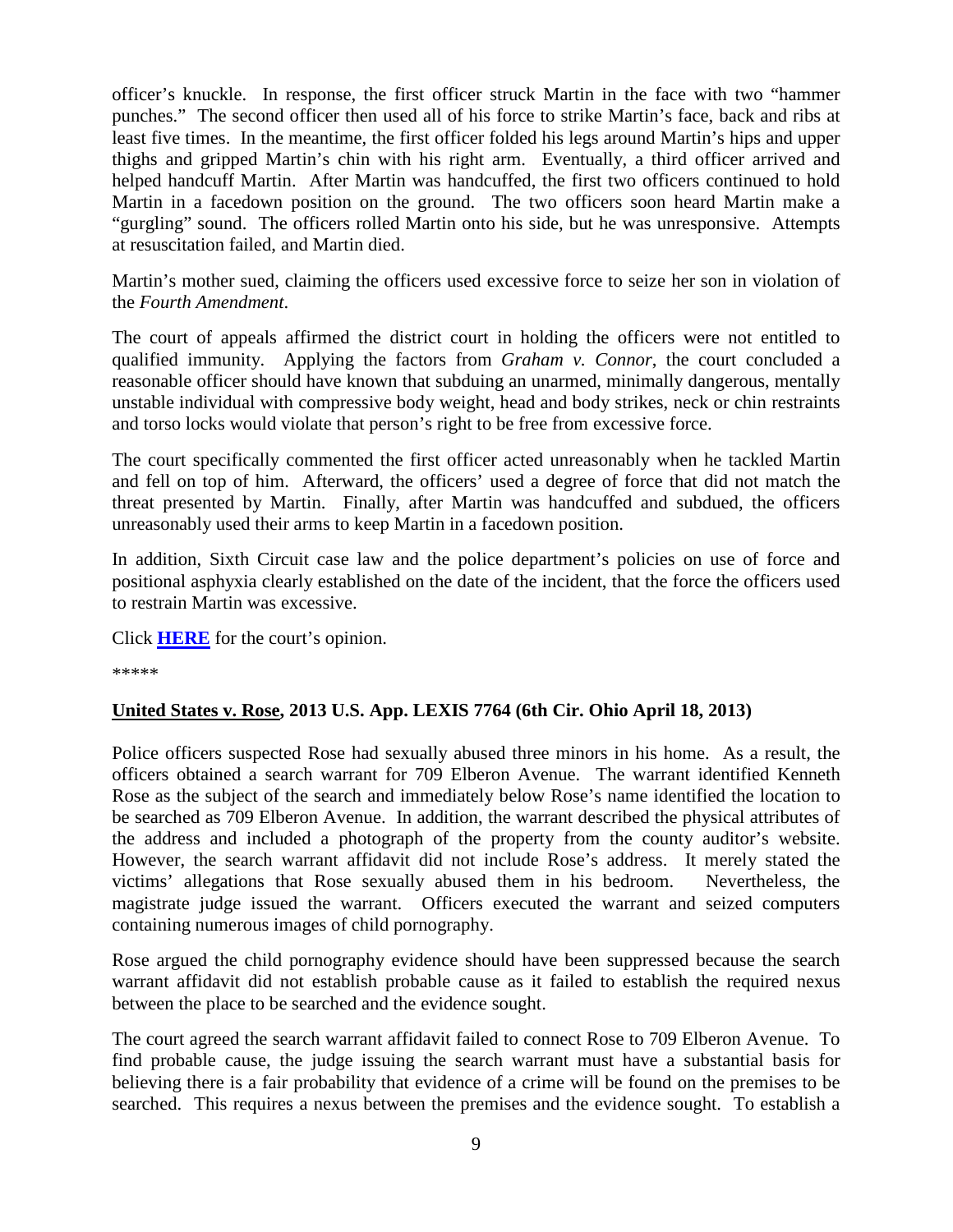sufficient nexus, there must be reasonable cause to believe the items sought are located on the premises to be searched. Here, while the search warrant provided a description of Rose's premises, the affidavit did not provide a link between the premises and Rose. The affidavit only explained that the victims testified criminal activity took place in Rose's bedroom, without linking Rose to 709 Elberon Avenue. If the affidavit stated that the victims alleged the sexual misconduct took place at 709 Elberon Avenue or that the investigation revealed that Rose lived at 709 Elberon Avenue, there would have been probable cause to believe evidence of the crimes described in the affidavit would be found at 709 Elberon Avenue.

Even though the search warrant affidavit failed to link Rose to 709 Elberon Avenue, the court held the good-faith exception applied, therefore, the child pornography evidence was admissible. Considering everything, the officers conducting the search of Rose's home exercised good faith and acted in objectively reasonable reliance on the warrant's legality. First, the affidavit established the victims had spent time in Rose's home and provided detailed testimony regarding the sexual assault that occurred there. Second, it was reasonable to conclude that either the testimony of the three victims or the independent investigation by the officers revealed that Rose lived at 709 Elberon Avenue. Finally, the exclusionary rule was designed to deter police misconduct rather than to punish the errors of judges and magistrates. There was no police misconduct to deter in this case. The affidavit's failure to provide Rose's address was similar to a clerical error and a result of poor drafting.

Click **[HERE](http://docs.justia.com/cases/federal/appellate-courts/ca6/11-4313/11-4313-2013-04-18.pdf)** for the court's opinion.

\*\*\*\*\*

#### **United States v. Hodge, 2013 U.S. App. LEXIS 7848 (6th Cir. Mich. April 19, 2013)**

An individual told the police he witnessed the manufacture of methamphetamine, several firearms and a bomb at Hodge's home. In addition, he told the police Hodge claimed the bomb had enough power to blow up the entire house if detonated.

Police officers corroborated the witness' story by confirming Hodge's identity and residence and learning he had recently purchased ephedrine or pseudoephedrine from local stores on three occasions. Officers also discovered two "silent observer" tips from the prior week stating there was a large amount of traffic around Hodge's house and that the callers believed there was "methamphetamine activity and guns" located there.

Based on the witness' statements and their investigative findings, officers obtained a warrant to search Hodge's house for methamphetamine and weapons. Once the officers breached the front door, they subdued and handcuffed Hodge. Without first giving Hodge *Miranda* warnings, an officer asked him if there was an active methamphetamine lab or bombs in the house. Hodge said no. A few minutes later, Hodge admitted there was a bomb in the house. The officer asked Hodge questions regarding the bomb's location, appearance, construction and method of detonation, out of concern for the safety of the officers in the house. Hodge told the officer where the bomb was located and officers found and neutralized it. The officers arrested Hodge and he was indicted for two offenses regarding his possession of the bomb.

Hodge argued the warrant to search his house was not supported by probable cause and the pipe bomb should have been suppressed because the officers failed to provide him *Miranda* warnings before he made incriminating statements to them about its location.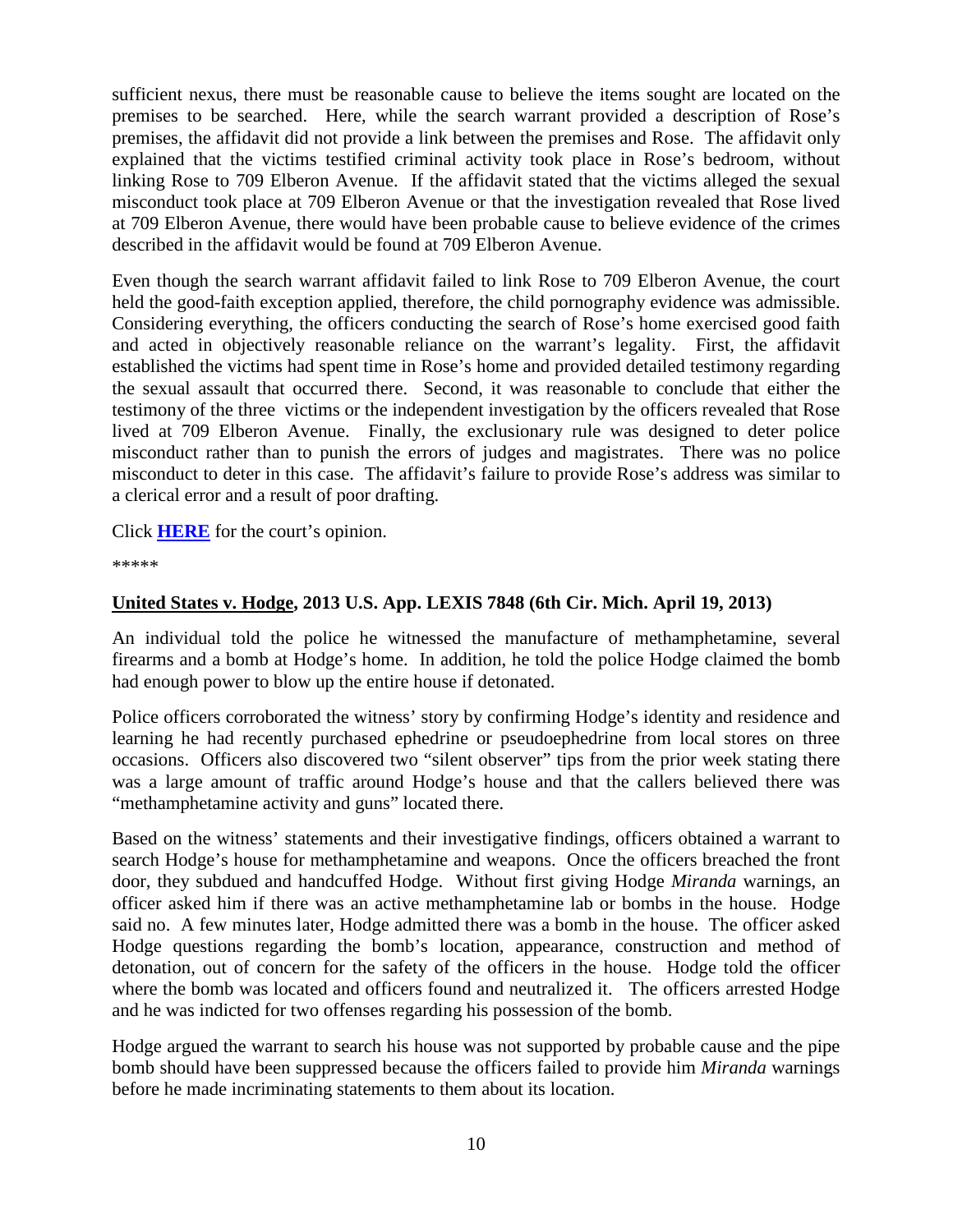The court held the evidence presented in the search warrant affidavit supported a finding Hodge was engaged in methamphetamine production. First, statements from a witness, such as the one in this case, are generally sufficient to establish probable cause because the legal consequences of lying to police officers tend to ensure their reliability. Second, the officers corroborated the witness' story by examining ephedrine and pseudoephedrine purchase logs, police records and "silent observer" tips and including that information in the search warrant affidavit.

The court further held under the public safety exception to *Miranda*, the officers' questions, Hodge's answers and the evidence obtained from his house was admissible.

The information provided by the witness led the officers to believe there was a bomb in Hodge's house. Consequently, the officers were allowed to ask Hodge about the presence of a bomb in the house, without having to first provide him with *Miranda* warnings, because such a question was narrowly confined to the information they possessed and addressed valid public safety concerns.

Once Hodge admitted there was a bomb in his house, the officers' questions were all directed to obtaining information about the bomb's construction and stability, even though there was no evidence a third party could access the bomb. These questions were all driven by valid public safety concerns; therefore, the officers were not required to first advise Hodge of his *Miranda* rights.

The court concluded even if the officers never asked Hodge about the bomb, they would have inevitably discovered it while executing the search warrant. The bomb was wrapped in a towel and sitting on top of a kitchen cabinet. The officers would have been authorized under the search warrant to examine this unusual object to determine if it contained contraband and most certainly would have if Hodge had not told them about the bomb.

Click **[HERE](http://docs.justia.com/cases/federal/appellate-courts/ca6/12-1173/12-1173-2013-04-19.pdf)** for the court's opinion.

\*\*\*\*\*

## <span id="page-14-0"></span>**7th Circuit**

#### **United States v. Collins, 2013 U.S. App. LEXIS 7774 (7th Cir. Ind. Apr. 18, 2013)**

A police officer pulled Collins over for speeding. As the officer approached his car, Collins sped away and the officer chased him. Collins crashed his car and fled on foot. The officer pursued Collins who refused commands to stop. The officer caught Collins who resisted the officer's efforts to arrest him. Collins was subdued after a back-up officer deployed his Taser twice against him. After arresting Collins, officers found a bag containing cocaine Collins had thrown into the bushes during the foot chase and a quantity of cash in his pocket. Collins was indicted for two drug offenses.

Collins moved to suppress the drugs and money, claiming the officers only discovered this evidence after using excessive force to arrest him.

The court of appeals agreed with the district court, which concluded the use of excessive force in effecting an arrest cannot warrant the suppression of evidence. Further, even if the suppression of evidence were warranted, Collins discarded the drugs before the officers applied any force and the money would have been seized during a search incident to arrest. As a result, there would be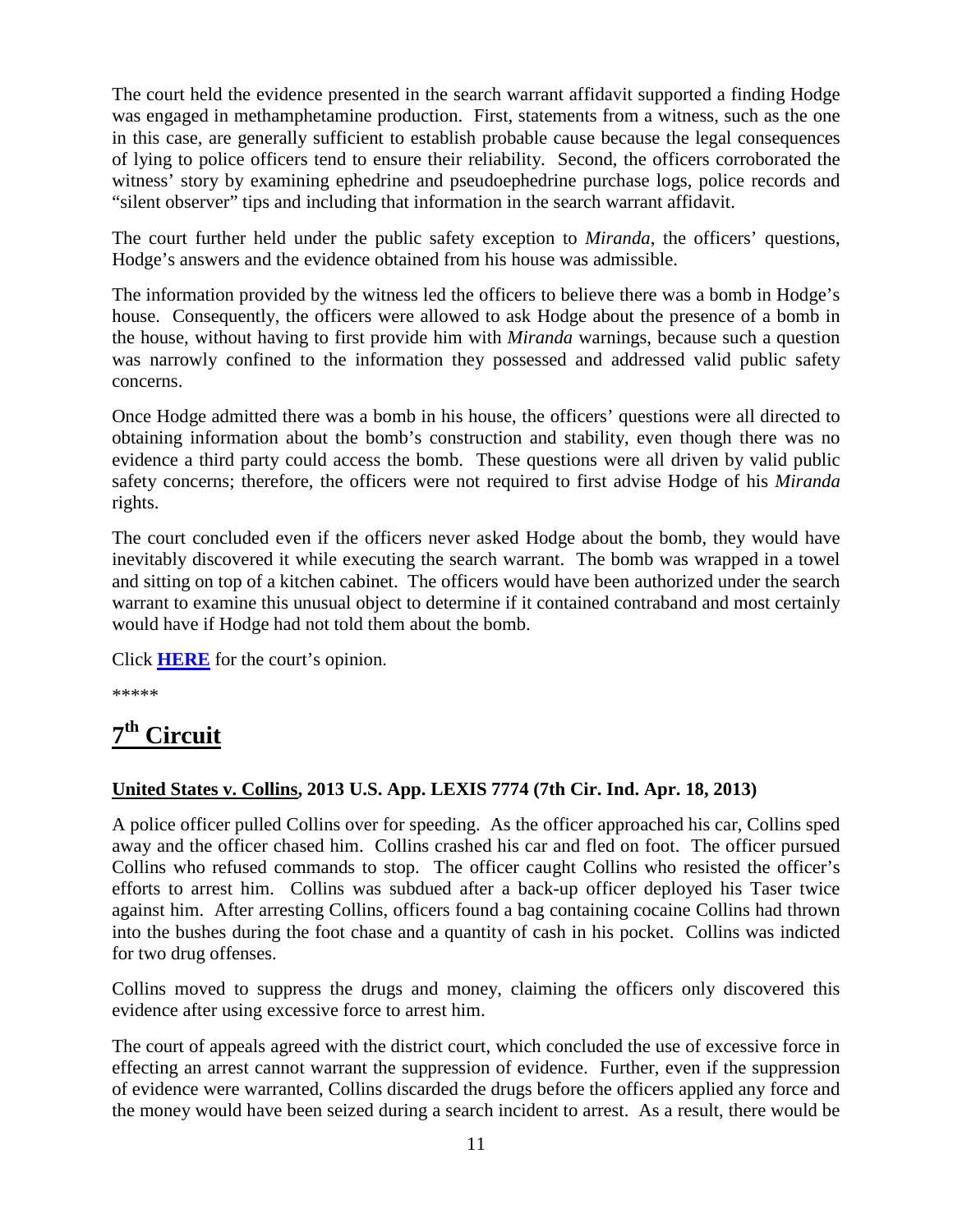no connection between the discovery of the evidence and the alleged excessive use of force. The court noted that a civil lawsuit for damages was the better remedy for Collins to address any allegations of excessive force against the officers.

Click **[HERE](http://docs.justia.com/cases/federal/appellate-courts/ca7/12-3317/12-3317-2013-04-18.pdf)** for the court's opinion.

\*\*\*\*\*

## <span id="page-15-0"></span>**8th Circuit**

#### **United States v. Rodriguez, 711 F.3d 928 (8th Cir. Mo. April 4, 2013)**

A police officer pulled Rodriguez over because his car did not have license plates and the registration had expired. Rodriguez told the officer his driver's license was suspended, but provided his date of birth. The officer ran a records check and learned Rodriquez had a possible felony warrant pending in California. During this time, the officer saw Rodriguez and the frontseat passenger reaching for the floorboard and looking back towards him. After a back-up officer arrived, Rodriguez was ordered out of his car. The officer asked Rodriguez what he had been searching for in the car and Rodriguez told him there was a handgun in the center console. The officer handcuffed Rodriguez and placed him in his patrol car and then handcuffed the passenger and put him in a separate patrol car. The officer then asked Rodriguez if there was any other contraband in the car, and Rodriguez told him there was a methamphetamine pipe under the seat. The officer searched the car and found a loaded handgun and the methamphetamine pipe. Rodriguez was arrested and charged with drug and firearms offenses.

Two months later, officers executed a search warrant at Rodriguez's home and found methamphetamine, firearms and other drug related paraphernalia. Rodriguez was indicted on a variety of charges stemming from both incidents.

Regarding the traffic stop, Rodriguez argued he was in-custody when the officer ordered him out of his car; therefore, the statements he made to the officer should have been suppressed because he had not been advised of his *Miranda* rights.

The court disagreed. Roadside questioning during a traffic stop is considered the same as questioning during a *Terry* stop, where an officer with reasonable suspicion may detain an individual in order to ask a moderate number of questions to determine his identity and to obtain information confirming or dispelling the officer's suspicions.

Here, the officer ordered Rodriguez out of the car because he believed Rodriguez could be dangerous. Rodriguez had a possible outstanding felony arrest warrant and the officer saw Rodriguez reaching around inside the car and looking back at him. After Rodriguez told the officer he had a handgun in the car, the officer handcuffed Rodriguez, but told him he was not under arrest. Numerous cases have held that a police officer's use of handcuffs can be a reasonable precaution during a *Terry* stop. The court concluded ordering Rodriguez to exit his car was not the functional equivalent of a formal arrest because the officer was temporarily detaining Rodriguez to investigate his identity and the existence of a possible arrest warrant in California. As a result, Rodriguez's motion to suppress was properly denied.

Rodriguez also claimed the search of his car was an improper search incident to arrest, citing *Arizona v. Gant*. Without deciding the *Gant* issue, the court held the search was lawful under the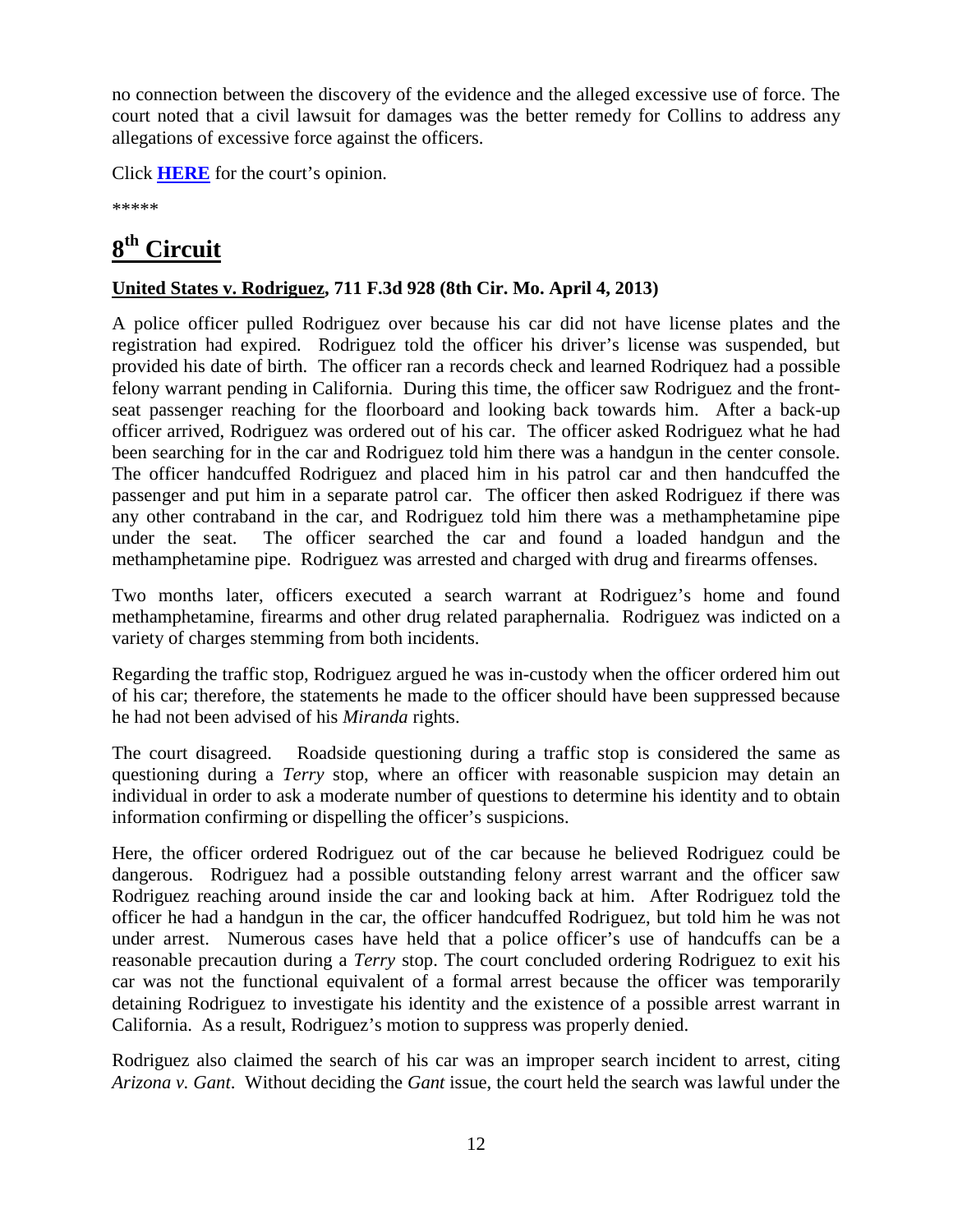automobile exception. After Rodriguez told the officer a handgun and methamphetamine pipe were located in the vehicle, the officer had probable cause to search the car.

Rodriguez argued the search of his home violated the *Fourth Amendment*, claiming the search warrant affidavit did not establish probable cause and because the firearms, which the officers seized, were not listed in the warrant.

Again, the court disagreed. First, the affidavit included information from two separate reliable sources, one being a former law enforcement officer, who was lawfully in Rodriguez's home when he smelled chemicals associated with methamphetamine production. Second, the officers corroborated much of the information provided by the confidential sources, to include verifying Rodriguez's address and the type of car he drove. Finally, even though the firearms were not listed on the search warrant, the officers lawfully seized them under the plain view doctrine. The officers found the firearms under a mattress, a place they were entitled to search under the warrant. In addition, the incriminating nature of the firearms was immediately apparent, as they were found near a large quantity of drugs and drug paraphernalia, and because the officers knew Rodriguez was a convicted felon, who could not lawfully possess them.

Click **[HERE](http://docs.justia.com/cases/federal/appellate-courts/ca8/11-3321/11-3321-2013-04-04.pdf)** for the court's opinion.

\*\*\*\*\*

#### **United States v. Suing, 712 F.3d 1209 (8th Cir. Neb. Apr. 10, 2013)**

An Arizona police officer stopped Suing, a resident of Nebraska, for a traffic violation and obtained consent to search his vehicle. During the search, the officer found what he believed might be a hidden compartment used to transport drugs. After a drug-dog alerted on Suing's vehicle, the officer brought it to the police station for a more thorough search. The officer found an external computer hard drive in a bag on the front seat. Based on his experience of hard drives containing evidence of narcotics activities, such as ledgers, photographs and other incriminating information, the officer plugged the hard drive into a computer to search its contents. Almost immediately, the officer found a number of thumbnail images of child pornography. The officer shut the computer down, contacted a local prosecutor for advice, and then obtained a warrant to search Suing's hard drive for evidence of child pornography. Suing was arrested after the officer found thousands of images and videos of child pornography on the hard drive.

After police in Nebraska learned of Suing's arrest in Arizona, they obtained a warrant to search his apartment. During that search, officers found images and videos of child pornography on computer hard drives in the apartment.

Suing claimed the search of his computer hard drive for child pornography by the police in Arizona exceeded the scope of his consent to search his vehicle for drugs. Suing also claimed the search of his apartment in Nebraska was unlawful because the search warrant was based on evidence unlawfully obtained by the police in Arizona. Finally, Suing claimed subpoenas issued by the prosecutor in Nebraska to his internet service provider, which allowed the prosecutor to obtain his subscriber information, violated his *Fourth Amendment* rights.

The court held even if Suing's consent was limited to a search of the vehicle for evidence of drug activity, the officer did not exceed the scope of that consent. When the officer found images of child pornography on the computer hard drive, he immediately stopped searching for evidence of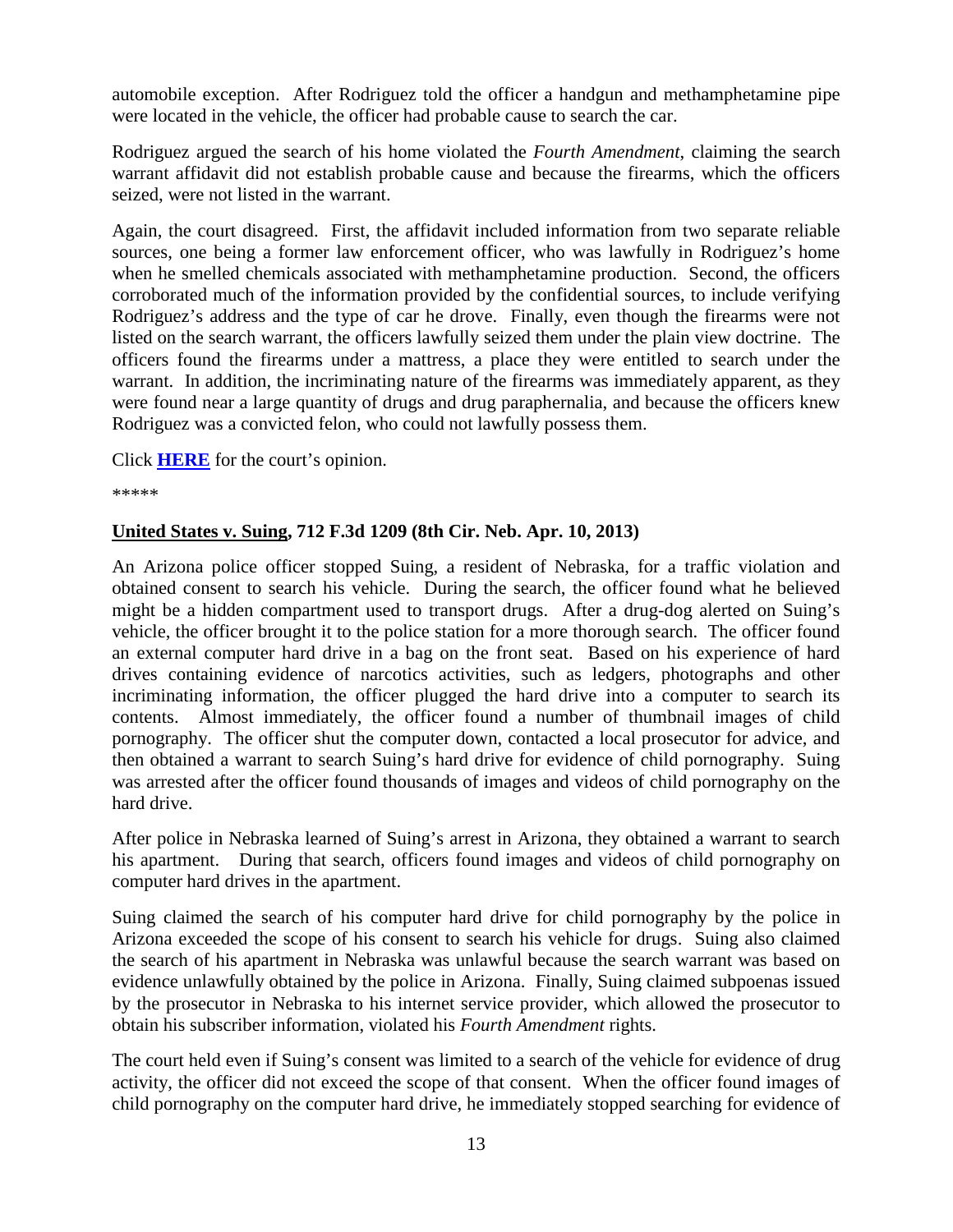illegal drug activity, called a prosecutor for advice and obtained a warrant authorizing the search for child pornography.

Consequently, because the Arizona officer lawfully obtained evidence of child pornography from the computer hard drive, that information could be included in the search warrant affidavit drafted in support of the warrant to search Suing's Nebraska apartment.

In conclusion, the court held Suing had no expectation of privacy in the government's acquisition of his subscriber information, to include his IP address and name from the third-party internet service provider; therefore, there was no *Fourth Amendment* violation.

Click **[HERE](http://docs.justia.com/cases/federal/appellate-courts/ca8/12-2885/12-2885-2013-04-10.pdf)** for the court's opinion.

\*\*\*\*\*

#### **Joseph v. Allen, 712 F.3d 1222 (8th Cir. Mo. Apr. 15, 2013)**

Joseph called 911 and reported, "A lady is going crazy in my house." When officers arrived at Joseph's apartment, they encountered Latavia Jones. Jones was wearing a ripped shirt, she had lacerations on her hands and a two-inch cut on her arm. Jones told the officers Joseph cut her with a knife after she told him she was ending their relationship. An officer seized a knife on the floor in the apartment after Jones identified it as the one that cut her. The officers arrested Joseph, who was eventually acquitted of the domestic assault charge.

Joseph sued the officers, claiming they violated his *Fourth Amendment* rights because they did not have probable cause to arrest him.

The court held the officers were entitled to qualified immunity. Jones' physical injuries, as well as other evidence at the scene, corroborated her statements and provided indicia of reliability. Under the circumstances, it was reasonable for the officers to believe Joseph was the aggressor and he had at least attempted to cause serious physical injuries to Jones.

Click **[HERE](http://docs.justia.com/cases/federal/appellate-courts/ca8/12-2411/12-2411-2013-04-15.pdf)** for the court's opinion.

\*\*\*\*\*

#### **United States v. Allen, 2013 U.S. App. LEXIS 7920 (8th Cir. Ark. Apr. 22, 2013)**

After police officers arrested three individuals for attempting to pass counterfeit checks, they found a receipt for a hotel room. Officers went to the hotel, conducted surveillance on the room and saw Allen throw away a white plastic bag behind the hotel. Officers recovered the bag, which contained torn-up checks that matched checks found during the arrests of the three individuals. The officers returned to the hotel where they saw Allen loading items from a luggage cart into his car. Two black duffel bags and a combination printer, scanner, and copier machine were visible on the luggage cart. The officers arrested Allen. The officers searched Allen's car and found thousands of dollars in cash. The officers also searched the black duffel bags on the luggage cart and found a laptop computer, check stock and blank checks.

Allen argued the officers did not have probable cause to arrest him and the search of his car and the duffel bags on the luggage cart violated the *Fourth Amendment*.

The court held the officers had probable cause to arrest Allen for possession of counterfeit checks. First, the hotel receipt linked Allen to three individuals recently arrested attempting to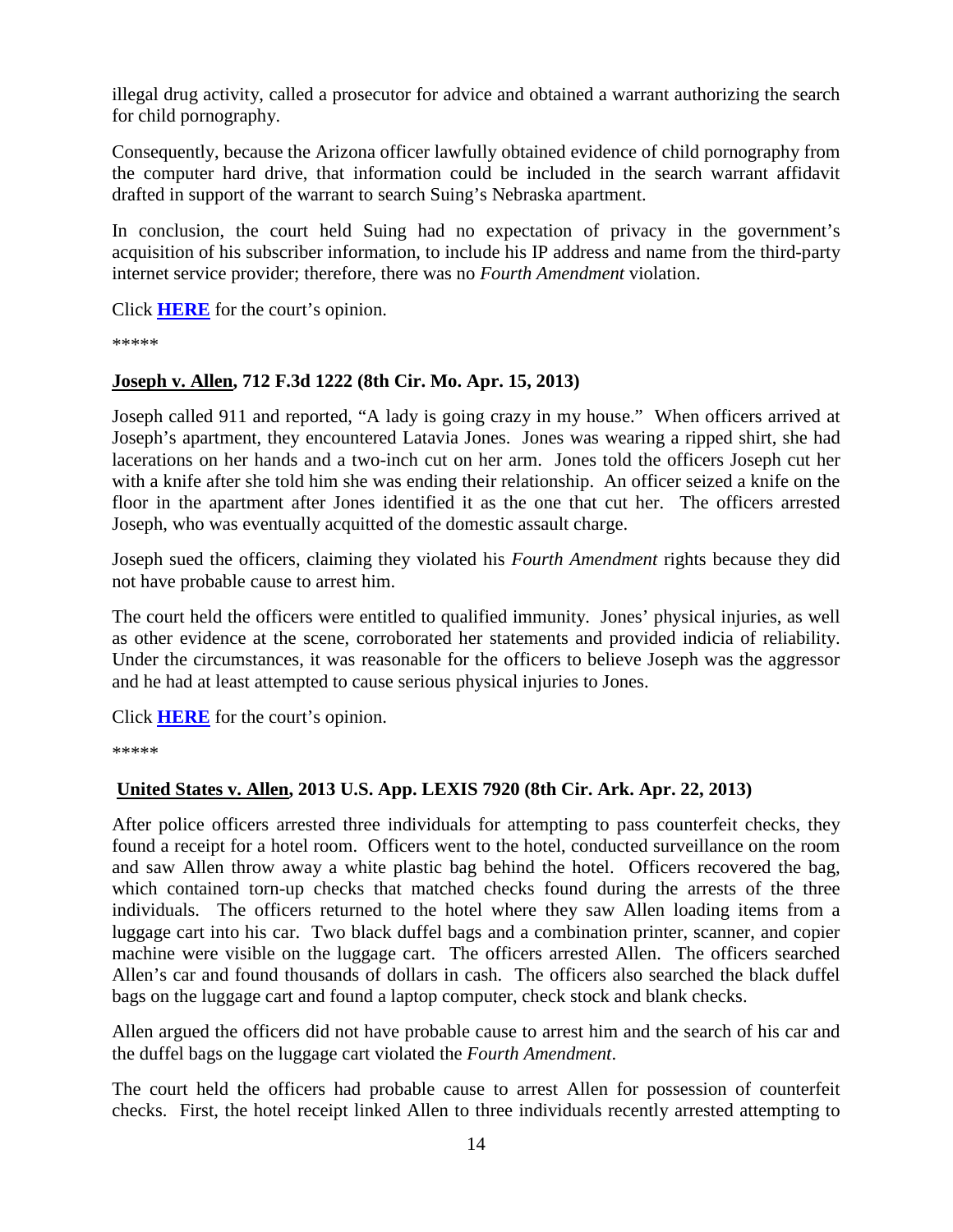pass counterfeit checks. Second, officers saw Allen discard a plastic bag that contained torn-up checks that matched the ones used by the other individuals. Finally, officers saw a combination printer, scanner and copier on Allen's luggage cart and they knew such a machine is typically associated with counterfeit check cases.

In addition, the court held the officers lawfully searched Allen's car incident to his arrest. Police officers can lawfully search a vehicle incident to an arrest if the arrestee is within reaching distance of the vehicle during the search or if the police have reason to believe the vehicle contains evidence relevant to the crime of arrest. Based on information discovered during the investigation, the search of Allen's car incident to his arrest was lawful because the officers had reason to believe the vehicle contained evidence relevant to the crime of conspiracy to possess counterfeit securities.

Finally, the court concluded even if the officers could not search the items on the luggage cart incident to Allen's arrest, the evidence inside the duffel bags would have been discovered during an inventory search. An officer testified, after arresting Allen, his property on the luggage cart would have been taken to the police station for safekeeping and inventoried to guard against loss or theft, according to departmental policy.

Click **[HERE](http://docs.justia.com/cases/federal/appellate-courts/ca8/12-2613/12-2613-2013-04-22.pdf)** for the court's opinion.

\*\*\*\*\*

#### **United States v. Wallace, 2013 U.S. App. LEXIS 8377 (8th Cir. Ark. Apr. 25, 2013)**

A woman brought police officers a videotape she claimed to have removed from Wallace's home that depicted Wallace sexually assaulting minor females. The officers matched the face in the video to a copy of Wallace's driver's license photograph. The woman told the officers a maroon colored suitcase in Wallace's spare bedroom contained additional sexually explicit material involving minors.

Based on this information, officers obtained a warrant to search Wallace's home and located the maroon-colored suitcase. The suitcase contained numerous sexually explicit images and videotape recordings of minors. Officers arrested Wallace, who waived his *Miranda* rights and drafted a handwritten confession.

Wallace argued the search warrant was not supported by probable cause and the officers pressured him into signing the written confession.

The court held the search warrant for Wallace's home was supported by probable cause. Even though the woman had a criminal history and had never provided the government with reliable information that led to a conviction, the officers corroborated most of her information. Because there was independent corroboration of the videotape contents, it was permissible to infer that the other information, including the location of the other material in the maroon-colored suitcase, was reliable.

The court further held Wallace's confession was made knowingly, intelligently and voluntarily. The officers advised Wallace of his *Miranda* rights and he signed a written waiver of those rights, which explicitly stated he had not been threatened, coerced or promised anything in exchange for giving up those rights.

Click **[HERE](http://docs.justia.com/cases/federal/appellate-courts/ca8/12-2172/12-2172-2013-04-25.pdf)** for the court's opinion.

```
*****
```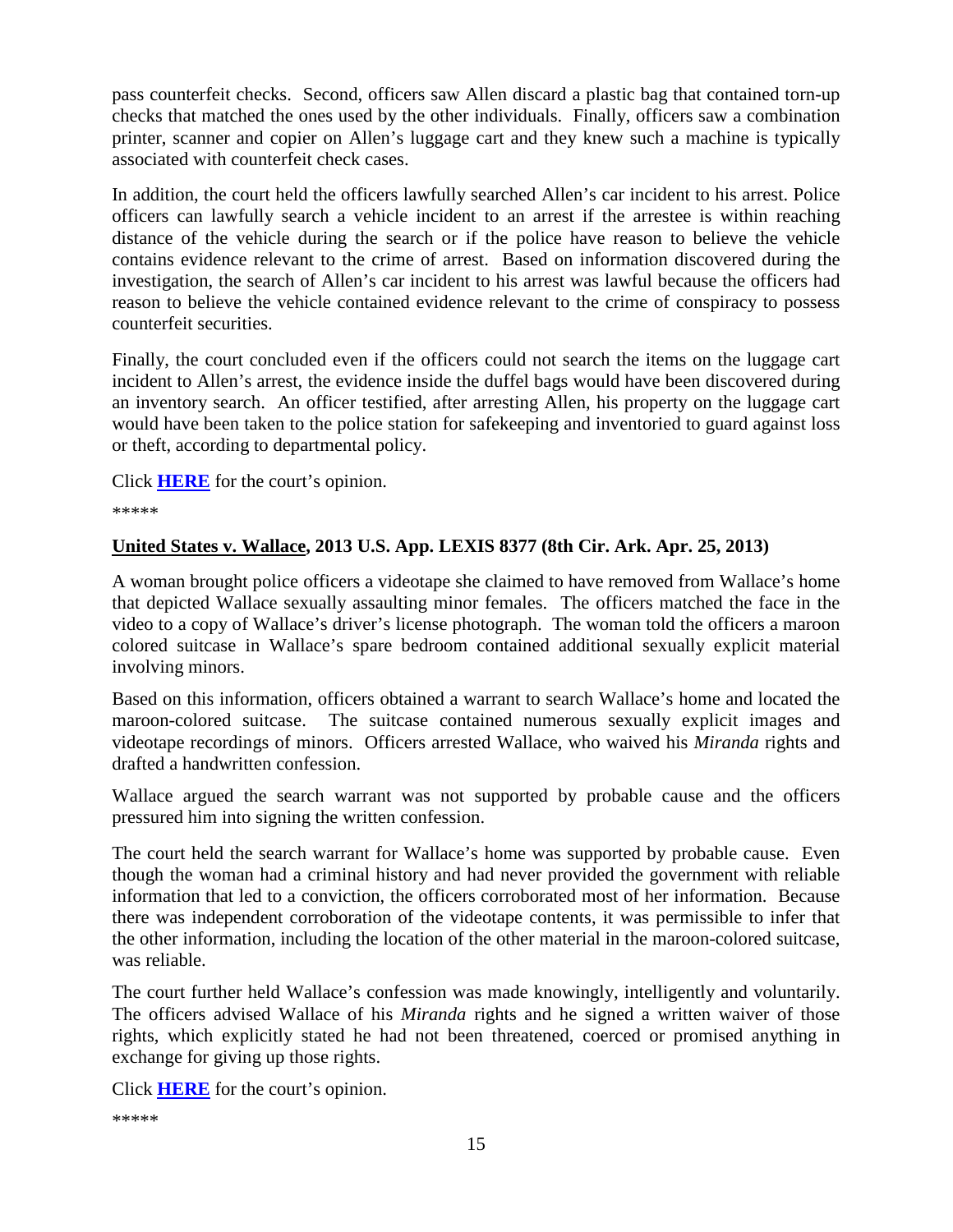## <span id="page-19-0"></span>**9th Circuit**

#### **Cameron v. Craig, 2013 U.S. App. LEXIS 7563 (9th Cir. Cal. Apr. 16, 2013)**

Deputy Buether filed a criminal complaint stating someone had used his credit card without authorization to purchase household furnishings. Buether told Detective Craig he believed Cameron, the mother of his two children had used the credit card after she was removed from their home pursuant to a court order. Buether and Craig had attended the police academy together, worked the same shift and responded to hundreds of calls together. After corroborating much of Buether's information, Craig obtained a warrant to search Cameron's apartment for the items purchased with Buether's credit card. After Buether gave Craig his child custody schedule, Craig executed the search warrant at a time she knew Cameron would have custody of the couple's two young children. Six to ten police officers executed the search warrant. Upon entering the apartment, officers pointed guns at Cameron and handcuffed her arms behind her back tightly enough to leave bruising that lasted a few days. Officers arrested Cameron for a variety of property offenses; however, the prosecutor later dismissed all of the charges.

Cameron sued the officers, claiming her *Fourth Amendment* rights were violated when police officers conspired with the father of her children, a police officer with the same department, to obtain a warrant to search her home without probable cause, used excessive force while executing that warrant and then arrested her.

The court held the officers were entitled to qualified immunity to Cameron's unlawful search and arrest claims. Detective Craig's affidavit established probable cause that Buether did not authorize Cameron to use his credit card after she was removed from their home and the items purchased were inside Cameron's apartment. For similar reasons, the court held Craig had probable cause to arrest Cameron. Even though Cameron told Craig she had permission to use Buether's credit card, an objectively reasonable officer could have chosen to believe Buether instead.

The court, however, declined to grant Detective Craig qualified immunity on Cameron's excessive use of force allegation. The court concluded a jury could find the level of force used was excessive. Cameron's suspected crimes were relatively minor and non-violent. The officers had no reason to suspect Cameron would pose a threat to their safety and Cameron was not resisting arrest. A reasonable jury could easily determine the deployment of six to ten heavily armed officers was unnecessary to execute a search warrant for stolen property.

The court further held Detective Craig was not entitled to qualified immunity on Cameron's claim the search warrant was executed in such a way to intimidate her and to secure an unfair advantage for Buether in the couple's child custody proceedings. A reasonable jury could conclude Detective Craig and Buether conspired to abuse their power as law enforcement officers because they were friends and close colleagues, because Craig knew Buether and Cameron were engaged in mediation over custody of their children, and because Craig intentionally executed the search warrant when she knew the children would be present. In addition, a reasonable jury could also find Buether sought to exploit the raid by immediately calling the mediator after Cameron was arrested.

Click **[HERE](http://docs.justia.com/cases/federal/appellate-courts/ca9/11-55927/11-55927-2013-04-16.pdf)** for the court's opinion.

\*\*\*\*\*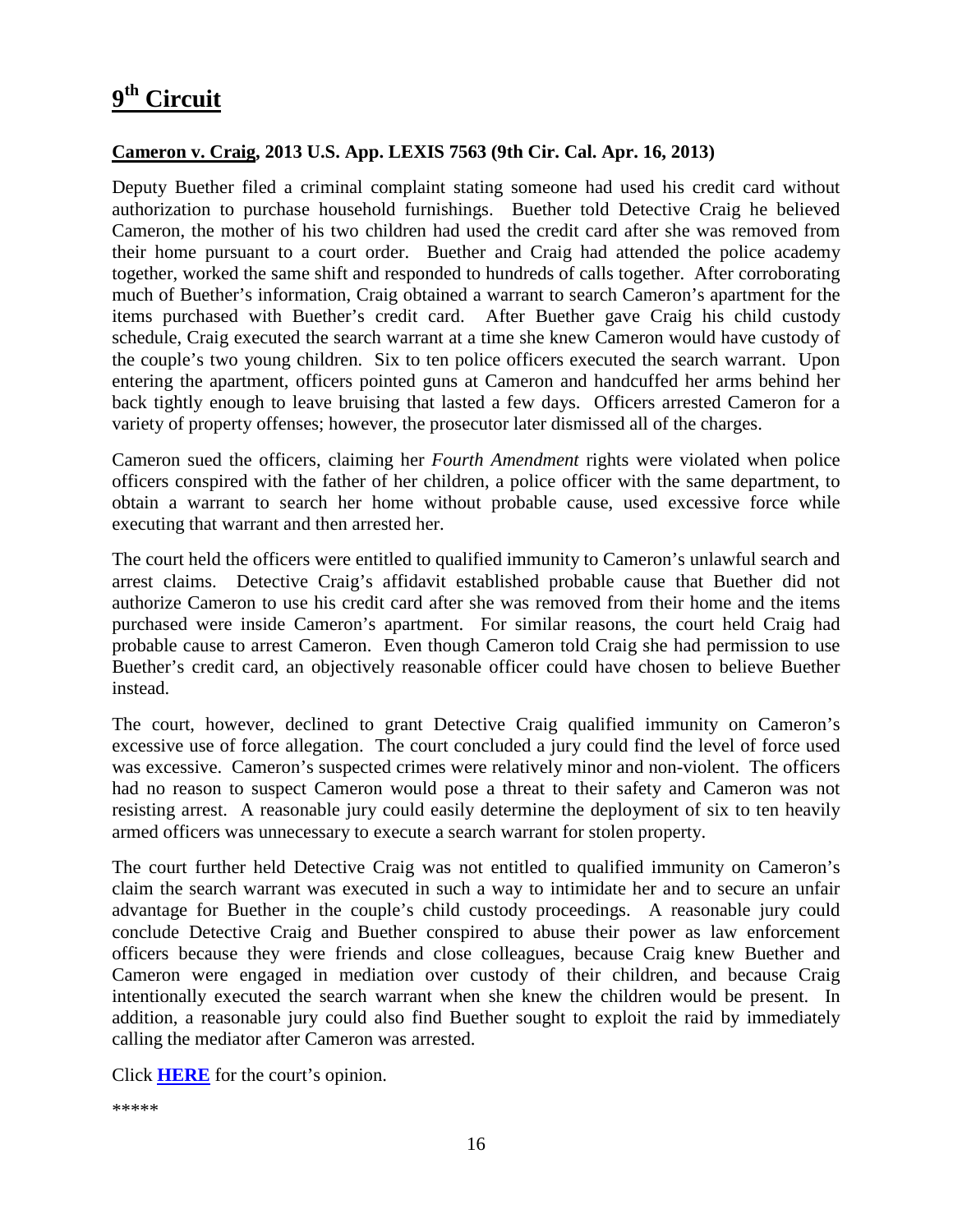#### **United States v. Barnes, 2013 U.S. App. LEXIS 7785 (9th Cir. Alaska Apr. 18, 2013)**

At the request of federal agents, Barnes' parole officer scheduled a meeting with him. Barnes, who was required by the terms of his parole to attend the meeting, did not tell Barnes the agents would be present. When Barnes arrived, instead of meeting with him at the window in the lobby of the building as usual, he was searched and escorted through a locked door to his parole officer's office. Once in her office, the two federal agents began to question Barnes about an undercover drug buy that occurred a few months earlier. The agents did not advise Barnes of his *Miranda* rights. After Barnes denied involvement in the transaction, the agents played a portion of a recorded phone call between Barnes and a confidential informant. Barnes then told the agents he remembered the transaction. The agents read Barnes his *Miranda* rights. Barnes waived his rights and confessed his involvement in the drug transaction. Barnes was indicted on several drug charges.

Barnes argued his statements to the agents were obtained in violation of *Miranda*.

The court agreed. First, the court held Barnes was in custody for *Miranda* purposes. Barnes was told to appear for a meeting with his parole officer under threat of revocation of his parole. When he arrived, instead of meeting with his parole officer, federal agents confronted Barnes directly with evidence implicating him in a drug transaction. The agents interviewed Barnes in a small office behind a closed door instead of in the lobby of the building as usual. Even though the agents eventually advised Barnes of his *Miranda* rights, this was anything but a typical meeting with his parole officer. A reasonable person in Barnes' position would not have felt free to leave.

Second, the court held the agents engaged in a deliberate two-step interrogation process. Such an interrogation occurs when a police officer deliberately questions a suspect without *Miranda* warnings and obtains a confession or the suspect makes incriminating statements. The officer then advises the suspect of his *Miranda* rights, obtains a waiver and has the suspect repeat his confession or incriminating statements. Here, the agent feared if Barnes heard the *Miranda*  warnings he would be less likely to talk about the drug transaction and provide information about another suspect the agents were targeting. Even if the agents' primary reason to question Barnes was to gather information on another suspect, the agents were required to provide Barnes *Miranda* warnings when they began to question him.

Finally, the court found Barnes' pre and post *Miranda* warning confessions were only slightly different. The agents treated the second interrogation as continuation of the first interrogation with no break in between and they did not tell Barnes what he had said before the warnings could not be used against him. As a result, the *Miranda* warnings Barnes received were not effective and Barnes' post *Miranda* confession should have been suppressed.

Click **[HERE](http://docs.justia.com/cases/federal/appellate-courts/ca9/11-30107/11-30107-2013-04-18.pdf)** for the court's opinion.

\*\*\*\*\*

#### **United States v. McClendon, 2013 U.S. App. LEXIS 8094 (9th Cir. Wash. Apr. 19, 2013)**

At 2:20 a.m. a man called 911 stating an unknown vehicle was parked in his driveway with its engine and lights off and that someone had knocked on his door. When officers arrived, a woman got out of the car. She claimed the car had run out of gas and McClendon had gone to get more. The woman consented to a search and the officers found a backpack in the car the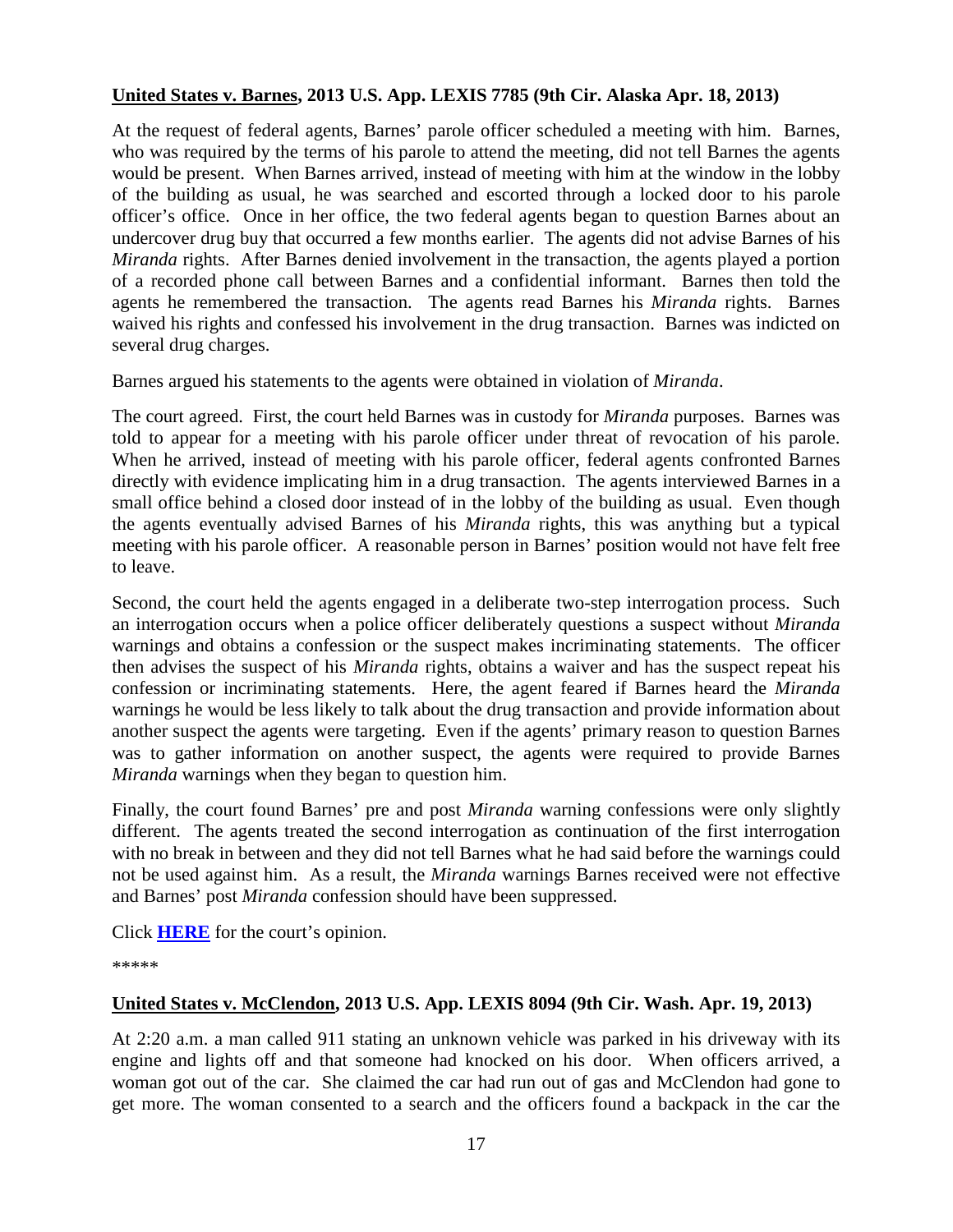woman said belonged to Eddie McClendon. An officer searched the backpack and found a sawed-off shotgun, a wig, walkie-talkies and binoculars. Officers ran a records check and learned McClendon had a previous felony weapons conviction. Officers began to search the neighborhood for McClendon.

The officers saw a man fitting McClendon's description walking down the street. After the man confirmed his name was Eddie, he turned and began to walk away from the officers. The officers drew their guns, told McClendon he was under arrest and ordered him to show his hands. McClendon ignored the officers and continued to walk away. The officers saw McClendon reach toward his waistband and then "fling" something away. The officers tackled McClendon, handcuffed him and placed him under arrest. The officers found a loaded handgun, still warm to the touch, a few feet away. McClendon denied discarding the handgun.

The government indicted McClendon for two counts of felon in possession of a firearm for the shotgun and handgun.

The district court held the search of the backpack violated the *Fourth Amendment* because the woman did not have authority to consent to its search and there was no exigency that allowed the officers to search it without a warrant. The government did not appeal this ruling.

However, the district court denied McClendon's motion to suppress the handgun.

McClendon argued on appeal the handgun should have been suppressed. He claimed the officers only discovered the handgun as the result of a seizure that was prompted by the illegal search of his backpack.

The court of appeals disagreed, holding McClendon was not seized under the *Fourth Amendment* until the officers tackled him. However, by then, he had already discarded the firearm. Consequently, McClendon lost his ability to challenge the admissibility of the handgun as the fruit of an illegal seizure.

In addition, the court held the discovery of the handgun should not be suppressed as a fruit of the unlawful search of McClendon's backpack. An officer testified he would have searched for McClendon even if the backpack had not been searched. Even if the officers were motivated to search for McClendon because of what they found in the backpack, McClendon's act of walking away from them was an intervening event that purged any taint from the backpack search.

Click **[HERE](http://docs.justia.com/cases/federal/appellate-courts/ca9/12-30015/12-30015-2013-04-19.pdf)** for the court's opinion.

\*\*\*\*\*

## <span id="page-21-0"></span>**10th Circuit**

#### **United States v. Benoit, 713 F.3d 1 (10th Cir. Okla. April 2, 2013)**

Benoit's girlfriend Rose called the police after she found what appeared to be child pornography on Benoit's computer while she was using it to pay bills online. When the police officer arrived at Rose's home, she had a friend who was more familiar with computers open the file she suspected contained child pornography and show it to the officer. The friend offered to open additional files but the officer told her it was not necessary. The officer contacted an investigator with the cybercrimes unit and then seized Benoit's computer until a search warrant could be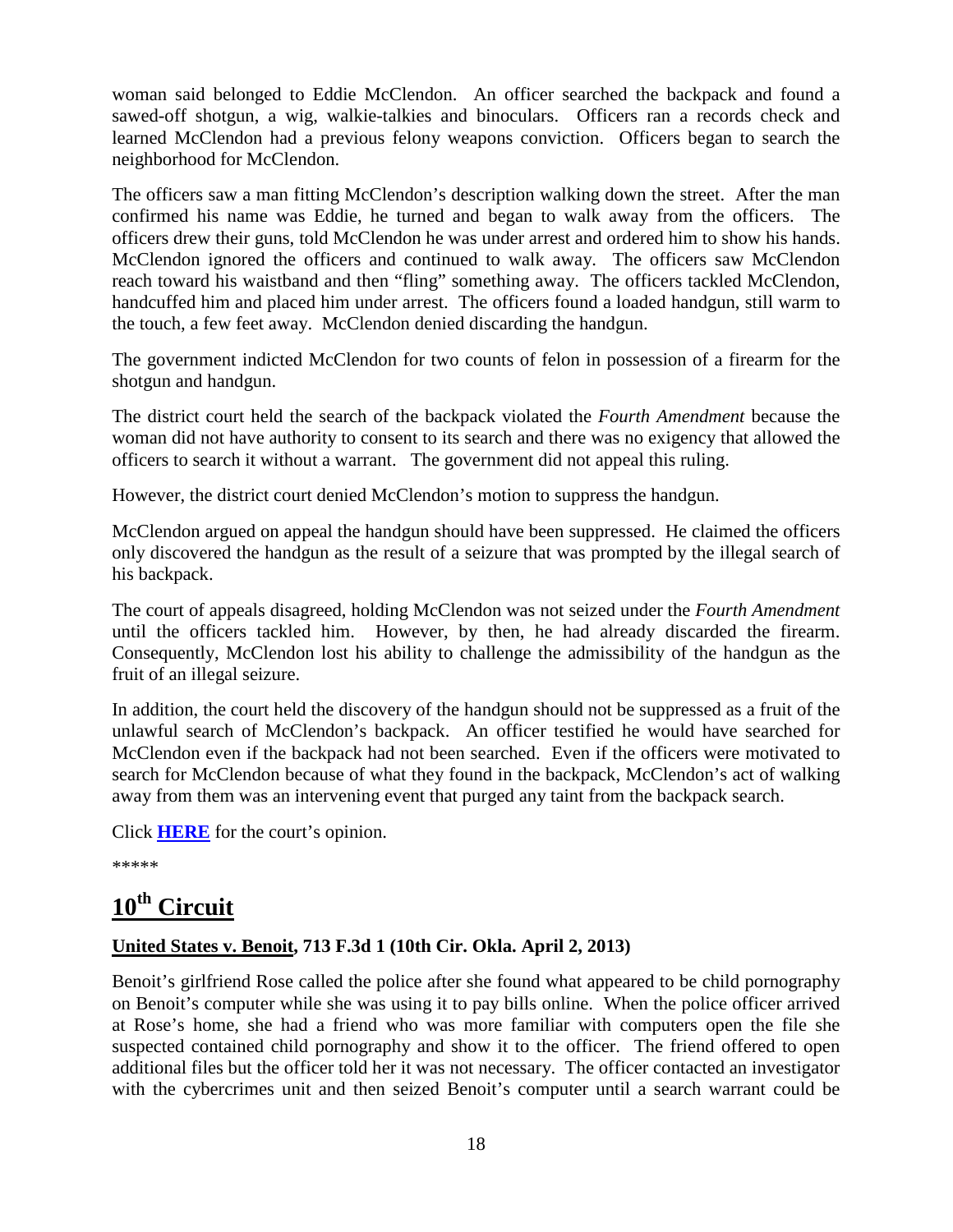obtained. After the police obtained the warrant, investigators found hundreds of images and videos of child pornography. Benoit was indicted for two child pornography related offenses.

Benoit claimed Rose did not have actual or apparent authority to consent to the officer's initial search of his computer because she had told the officer the computer did not belong to her.

The court held the officer's viewing of the child pornography video prior to seizing Benoit's computer was not a search under the *Fourth Amendment*; therefore, the issue of consent was irrelevant. The *Fourth Amendment* only applies to governmental action. It does not apply to searches conducted by private individuals unless they are acting as an agent for the government or a government official actively participates in the search. When the officer responded to Rose's home, she had already found what she believed to be child pornography on Benoit's computer. Once at the home, the officer did not touch the computer, actively assist, or encourage the friend as she opened the file for him to view. The court concluded the officer did not conduct a search or direct a private search of Benoit's computer; rather he only acted as a witness.

In addition, the court held the officer's warrantless seizure of Benoit's computer was lawful under the plain view doctrine. The officer was lawfully present in Rose's home and the incriminating nature of child pornography was immediately apparent to the officer when the friend opened the video file.

Click **[HERE](http://docs.justia.com/cases/federal/appellate-courts/ca10/12-5013/12-5013-2013-04-02.pdf)** for the court's opinion.

\*\*\*\*\*

#### **United States v. McDowell, 2013 U.S. App. LEXIS 7430 (10th Cir. Kan. Apr. 12, 2013)**

A police officer was dispatched to a house to attempt to locate a woman under investigation for an assault. To reach the front door, the officer had to cross the driveway. As the officer walked diagonally across the driveway, he smelled a strong odor of fresh marijuana that appeared to be coming from the garage. At the front door, the officer the officer still smelled the odor of fresh marijuana. The officer used this information to obtain a search warrant which led to the seizure of over six hundred pounds of marijuana from the garage.

McDowell argued the marijuana evidence should have been suppressed because the officer intruded upon the house's curtilage while gathering information used to support the search warrant.

The court disagreed, noting even if the officer did enter the curtilage, the warrant to search the house was still valid. The United States Supreme Court in *Jardines* recently stated a police officer without a warrant is allowed to approach a home and knock on the door to the same extent any private citizen might do. Whether or not the driveway and front sidewalk were curtilage, the officer did not violate the *Fourth Amendment* by walking across them on his way to the front door. As a result, the smell of marijuana that reached him while he was in the driveway was not fruit of an unlawful search.

Click **[HERE](http://docs.justia.com/cases/federal/appellate-courts/ca10/11-3337/11-3337-2013-04-12.pdf)** for the court's opinion.

\*\*\*\*\*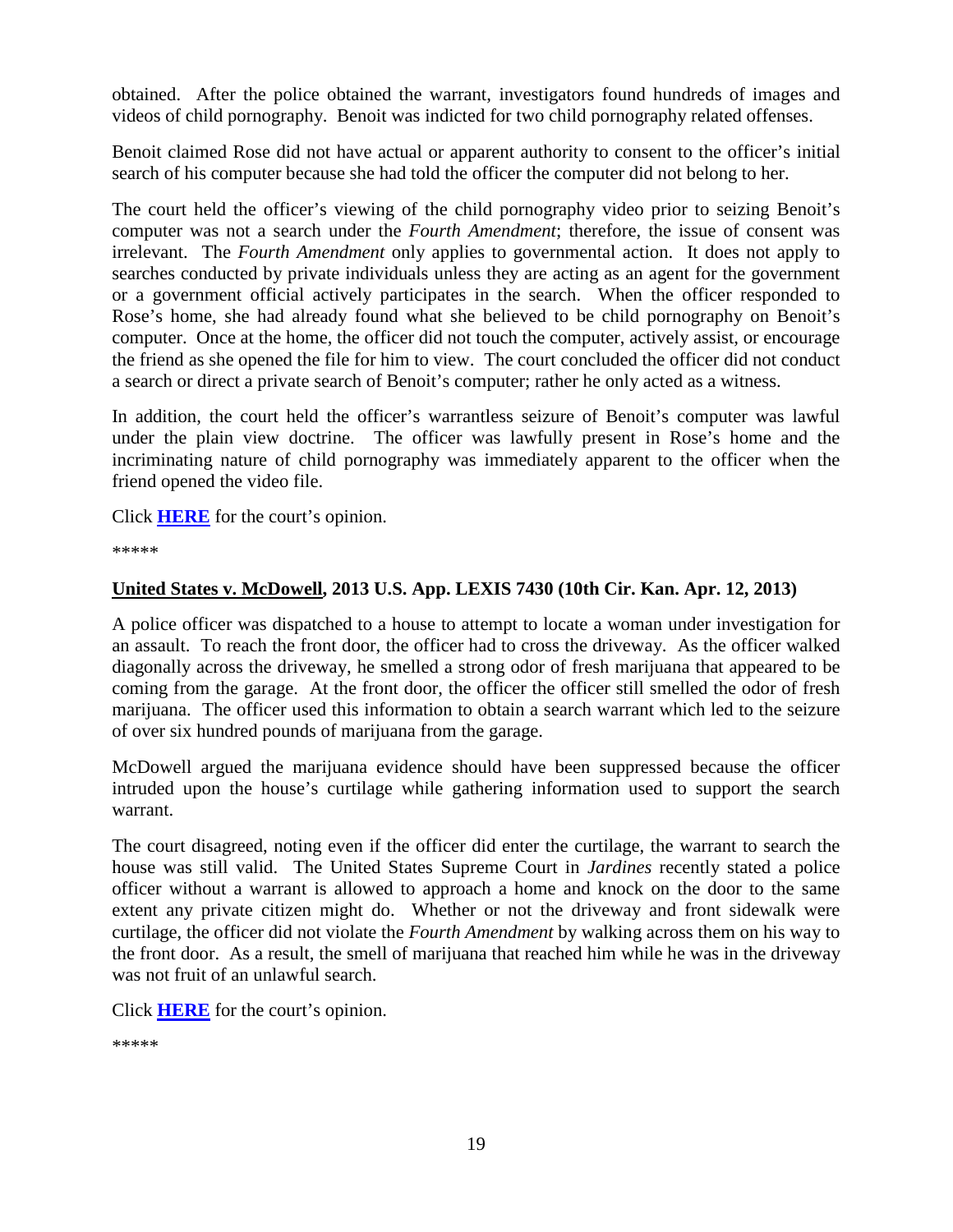#### **United States v. Shuck, 2013 U.S. App. LEXIS 7427 (10th Cir. Okla. Apr. 12, 2013)**

A person called the police after he smelled the odor of marijuana coming from the trailer house next door. Police officers walked to the front of the trailer and saw a gated chain link fence that enclosed the front yard and part of the driveway. The gate appeared to be locked and that it had not been used recently because of the amount of dirt accumulated at the bottom of the gate. Officers walked around the fence to the back door, which appeared to be the way a person would enter the trailer. The officers knocked on the door, but received no response. During this time, the officers saw a PVC pipe to the right of the back door. One of the officers bent down and smelled the end of the pipe and detected the odor of marijuana. The officers returned to their office and learned from the utility company the trailer was being billed for an extremely high amount of water per month. The officers obtained a warrant, searched the trailer, discovered a marijuana growing operation and arrested Shuck.

Shuck argued the officers violated the *Fourth Amendment* when they entered his backyard and conducted a search under the pretext of doing a knock and talk interview. He claimed the officers unlawfully entered the trailer home property when they decided not to approach the front door, but went directly into the backyard. Shuck also claimed the officer conducted an illegal search when he smelled the PVC pipe.

The court disagreed. Even if the area the officers entered was within the curtilage, they did not violate the *Fourth Amendment* by walking up to the back door and knocking on it. Police officers may enter the portion of the curtilage that is the normal route of access for anyone visiting a home. Here, the back door appeared to be the door commonly used by anyone entering the trailer. Therefore, the officers did not violate the *Fourth Amendment* when they approached the trailer's back door to speak with its occupants about the reported odor of marijuana.

The court also concluded the officer did not violate the *Fourth Amendment* by smelling the PVC pipe. Shuck's exposure of the marijuana odor to the public defeated his subsequent claim to *Fourth Amendment* protection. In addition, the PVC pipe was clearly noticeable by anyone standing at the back door of the trailer. The *Fourth Amendment* does not protect any observations the officers made from the back door, including the officer's smell of the PVC pipe*.*

Click **[HERE](http://docs.justia.com/cases/federal/appellate-courts/ca10/12-5072/12-5072-2013-04-12.pdf)** for the court's opinion.

\*\*\*\*\*

#### **United States v. Madrid, 2013 U.S. App. LEXIS 7755 (10th Cir. N.M. Apr. 17, 2013)**

A 911 operator received an anonymous call two men were arguing and about to get into a fight in an apartment complex parking lot. The operator dispatched police officers, telling them the caller had reported a fight in progress. The caller remained on the line and told the operator one of the men had driven away in a white Pontiac as the police cars arrived. Officers saw the white Pontiac and conducted a traffic stop. When the officers approached the Pontiac, they recognized the driver, Madrid, and knew he was a convicted felon. While one officer obtained Madrid's license and registration, another officer looked through the passenger side window into the car. The officer saw a rifle case on the back seat. The officer removed the case from the car, opened it and discovered a rifle inside. Madrid was charged with being a felon in possession of a firearm.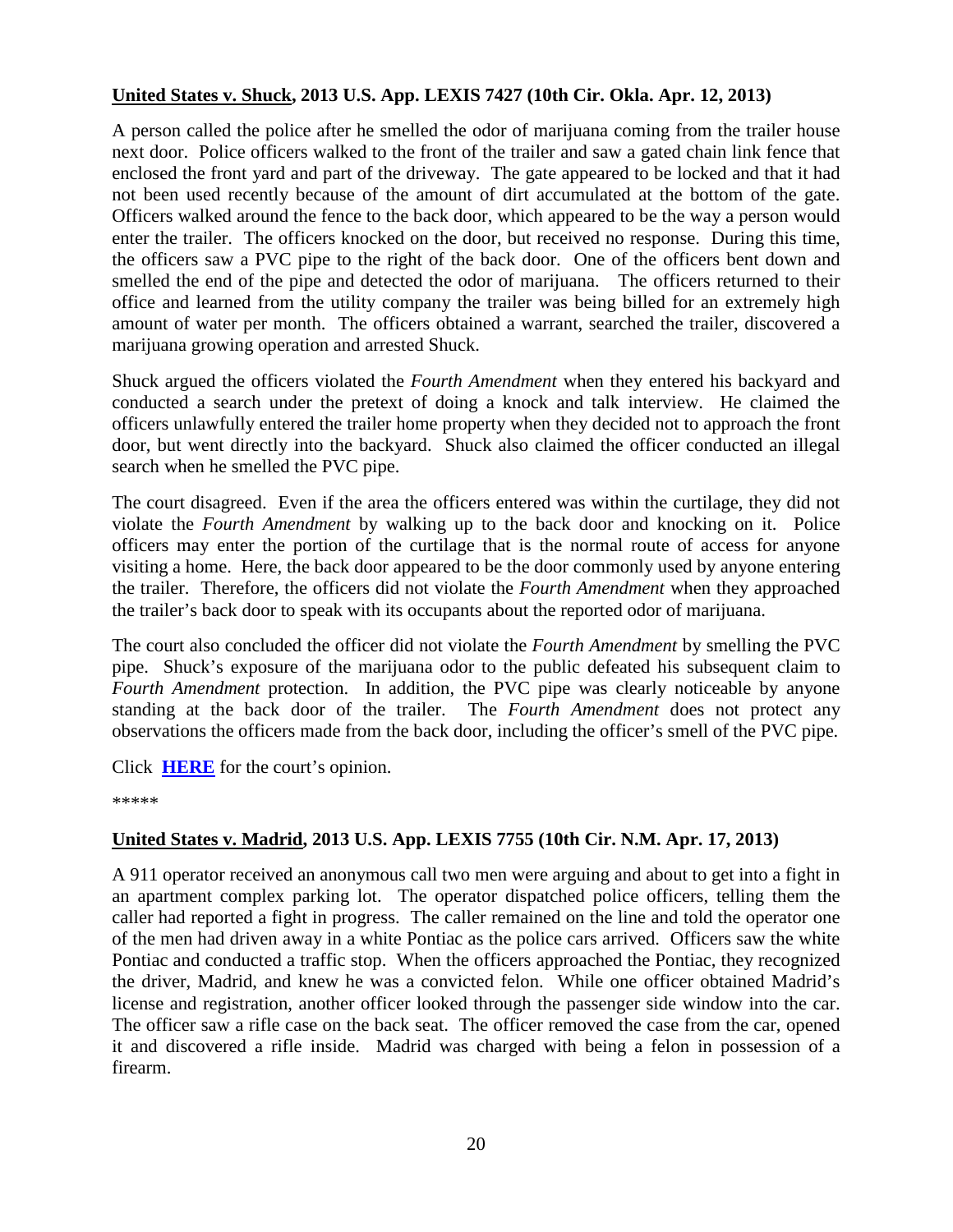Madrid moved to suppress the rifle, arguing the officers did not have reasonable suspicion to conduct the traffic stop because a fight never occurred in the parking lot.

Based on the information provided by the 911 operator, the court held there was sufficient evidence to establish the officer did not realize a fight had not actually occurred in the parking lot. In addition, it was proper to consider Madrid's attempted exit from the parking lot in the Pontiac when determining if the officer had reasonable suspicion to stop him. As a result, the officer had an objectively reasonable belief a fight had just occurred and the participants were leaving the scene.

Finally, the court held the anonymous call to 911 was sufficient to establish reasonable suspicion to stop Madrid. First, the caller was reporting contemporaneous, firsthand knowledge of the possible fight in the parking lot. Second, the caller provided detailed information about the events he was observing, to include descriptions of the clothing and vehicles of the individuals involved in the incident. Third, the responding officers verified much of the information provided by the caller.

Click **[HERE](http://docs.justia.com/cases/federal/appellate-courts/ca10/12-2095/12-2095-2013-04-17.pdf)** for the court's opinion.

\*\*\*\*\*

## <span id="page-24-0"></span>**11th Circuit**

#### **Myers v. Bowman, 2013 U.S. App. LEXIS 7216 (11th Cir. Ga. Apr. 10, 2013)**

Myers and Bowman ended their engagement to be married. Myers and his father retrieved some personal property from Bowman's house, to include the couple's dog, which Myers had purchased. Bowman called her father, who was a county magistrate judge, who in turn called Myers and demanded the return of the dog. Myers refused. The magistrate followed Myers' vehicle and reported to local police officers someone had stolen his dog, a felony offense based on the value of the dog. Police officers conducted a traffic stop, pulled Myers out of his vehicle, wrestled him to the ground and arrested him. Myers suffered injuries to his head, neck, wrist and knees because of the officer's use of force. Another officer arrested Myers' father. After the magistrate recovered the dog from Myers' vehicle, he berated and threatened Myers for approximately seven minutes before he ordered the officers to release Myers and his father.

Myers sued the police officer for arresting him without probable cause and for excessive use of force in violation of the *Fourth Amendment*. Myers sued the magistrate for manufacturing probable cause that caused the officer to arrest him and use excessive force against him.

The court held the officer was entitled to qualified immunity. First, the officer had probable cause to arrest Myers. When the officer arrested Myers, it was reasonable for the officer to believe Myers had committed felony theft and fled the scene of the crime. The officer's knowledge was based on the magistrate's claim Myers had stolen the dog. The officer was entitled to rely on the magistrate's claim his dog was stolen, as an officer is entitled to rely on a victim's complaint as support for probable cause. In addition, the officer was entitled to presume the magistrate was a reliable and trustworthy source because he was a government official.

Second, the court concluded the officer did not use excessive force by grabbing Myers by the arm, forcing him to the ground, placing him in handcuffs and searching him. When the officer